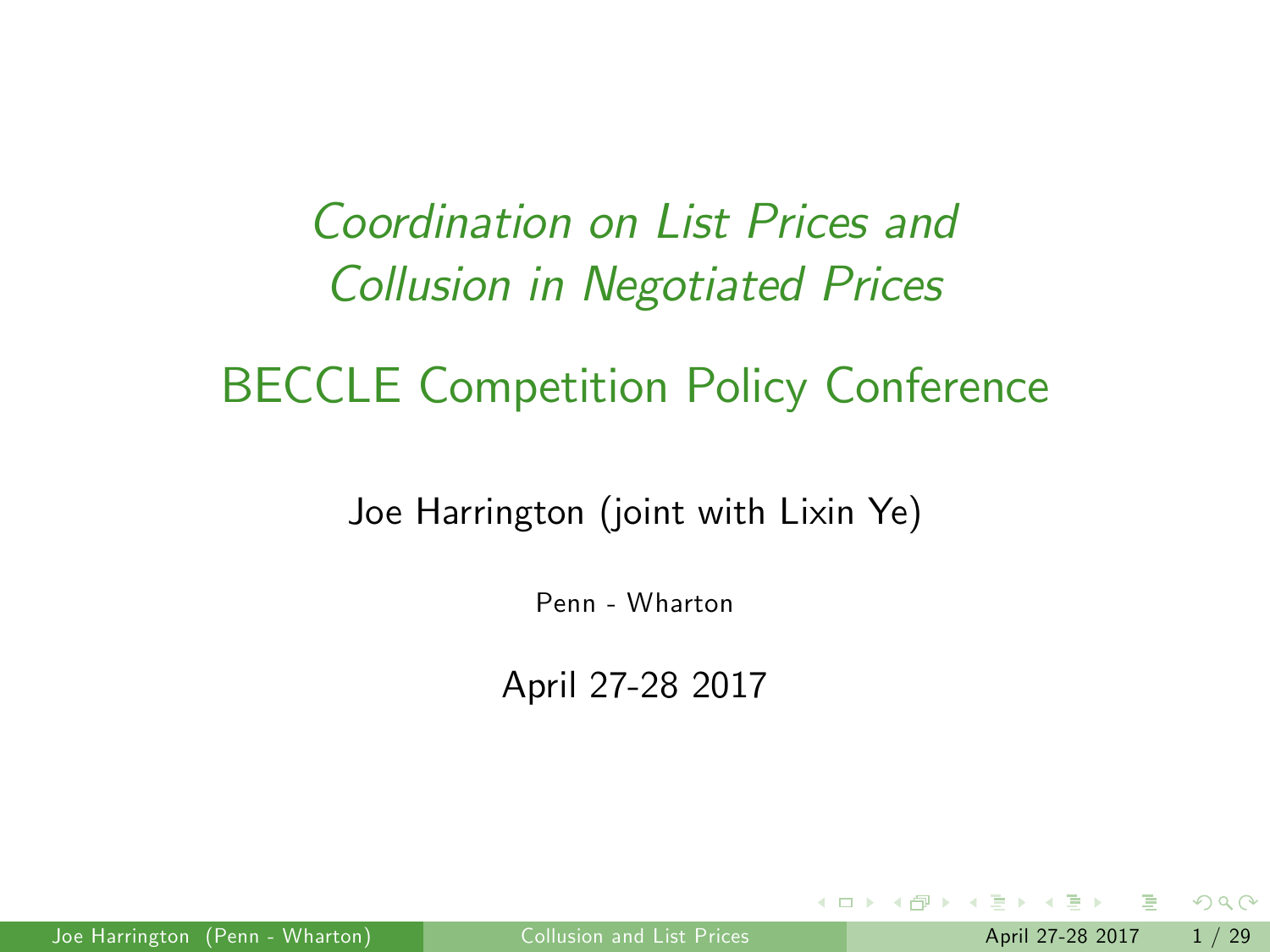Consider many intermediate goods markets in which firms announce list prices and routinely offer privately-negotiated discounts.

- Collusion in such markets often involves
	- $\triangleright$  coordination on transaction prices
	- $\triangleright$  market allocation in terms of sales, territories, or customers
	- $\triangleright$  monitoring of sales or customers
- But there are cases in which colluding firms
	- $\blacktriangleright$  coordinate on list prices
	- <sup>I</sup> do not coordinate on discounts
	- $\blacktriangleright$  do not monitor sales.
- Markets with coordination only in list prices
	- $\triangleright$  U.S.: insulation, polyurethane, banks and lending rates
	- $\blacktriangleright$  E.U.: bananas, pasta (Italy)
	- $\blacktriangleright$  U.K.: cement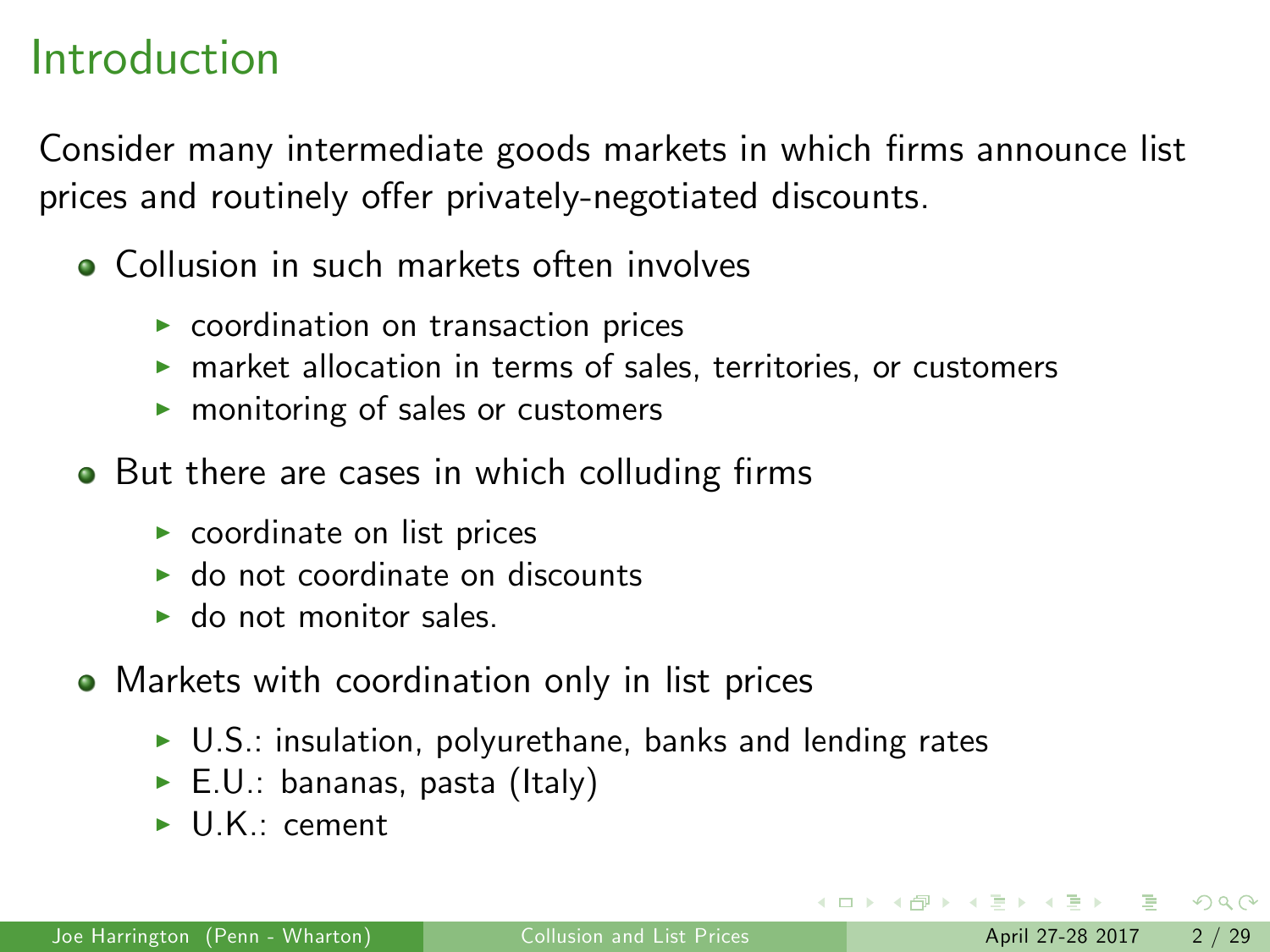#### Reserve Supply v. Owens-Corning Fiberglas (7th Circuit, 1992)

[Plaintiff] Reserve points to [defendants] Owens-Corning and Certain Teed's practices of maintaining price lists for products and ... asserts that these lists have no independent value because no buyer in the industry pays list price for insulation. Instead, it claims that the price lists are an easy means for producers to communicate and monitor ... by providing a common starting point for the application of percentage discounts. ... Owens-Corning and CertainTeed counter by arguing that the use of list prices to monitor pricing would not be possible because the widespread use of discounts in the industry ensures that list prices do not reflect the actual price that a purchaser pays.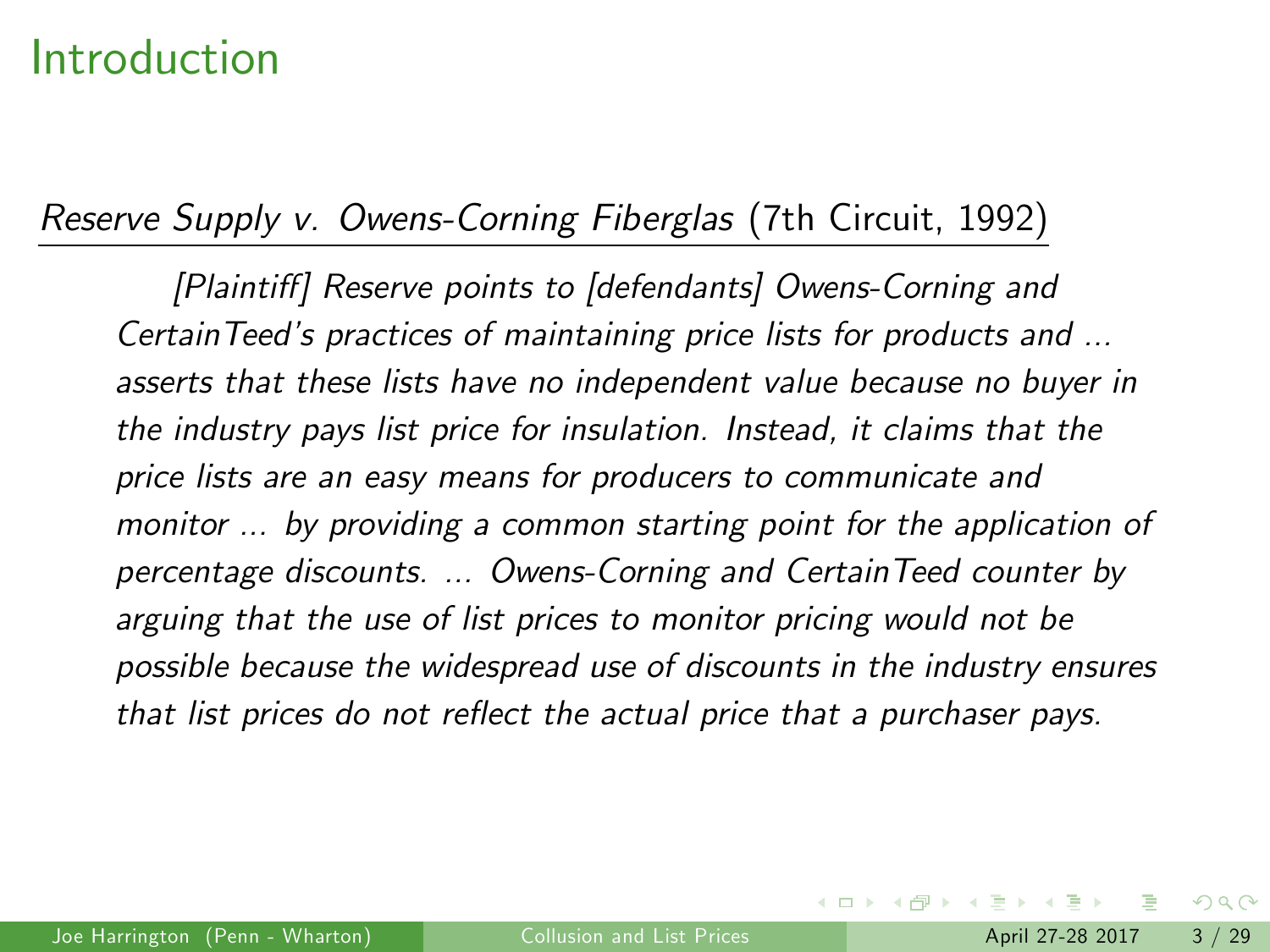Reserve Supply v. Owens-Corning Fiberglas (7th Circuit, 1992)

The 7th Circuit Court expressed skepticism with regards to the plaintiffs' claim:

[T]he industry practice of maintaining price lists and announcing price increases in advance ... would be ... an awkward facilitator of price collusion because the industry practice of providing discounts to individual customers ensured that list price did not reflect the actual transaction price.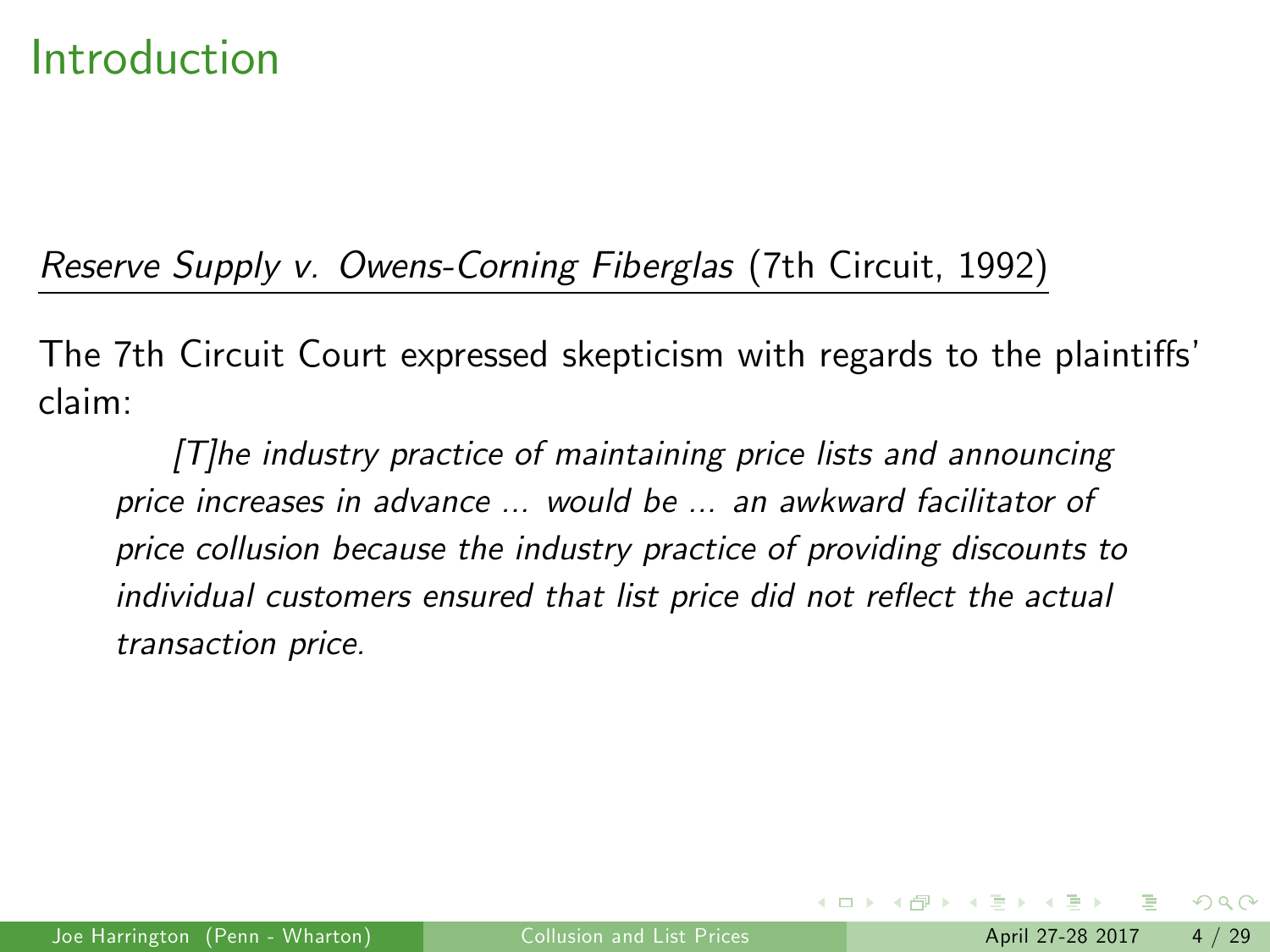Cement (United Kingdom, 2016)

- Annually, suppliers sent letters to their customers announcing a price increase.
- **•** Prices were individually negotiated so the full price increase was rarely implemented.
- Competition & Market Authority: Price announcement letters served to coordinate on list prices and soften customer resistance to price increases.
- Justin Coombs (head of Compass Lexecon's London office):

How do price announcements help firms coordinate on prices if prices are ultimately individually negotiated?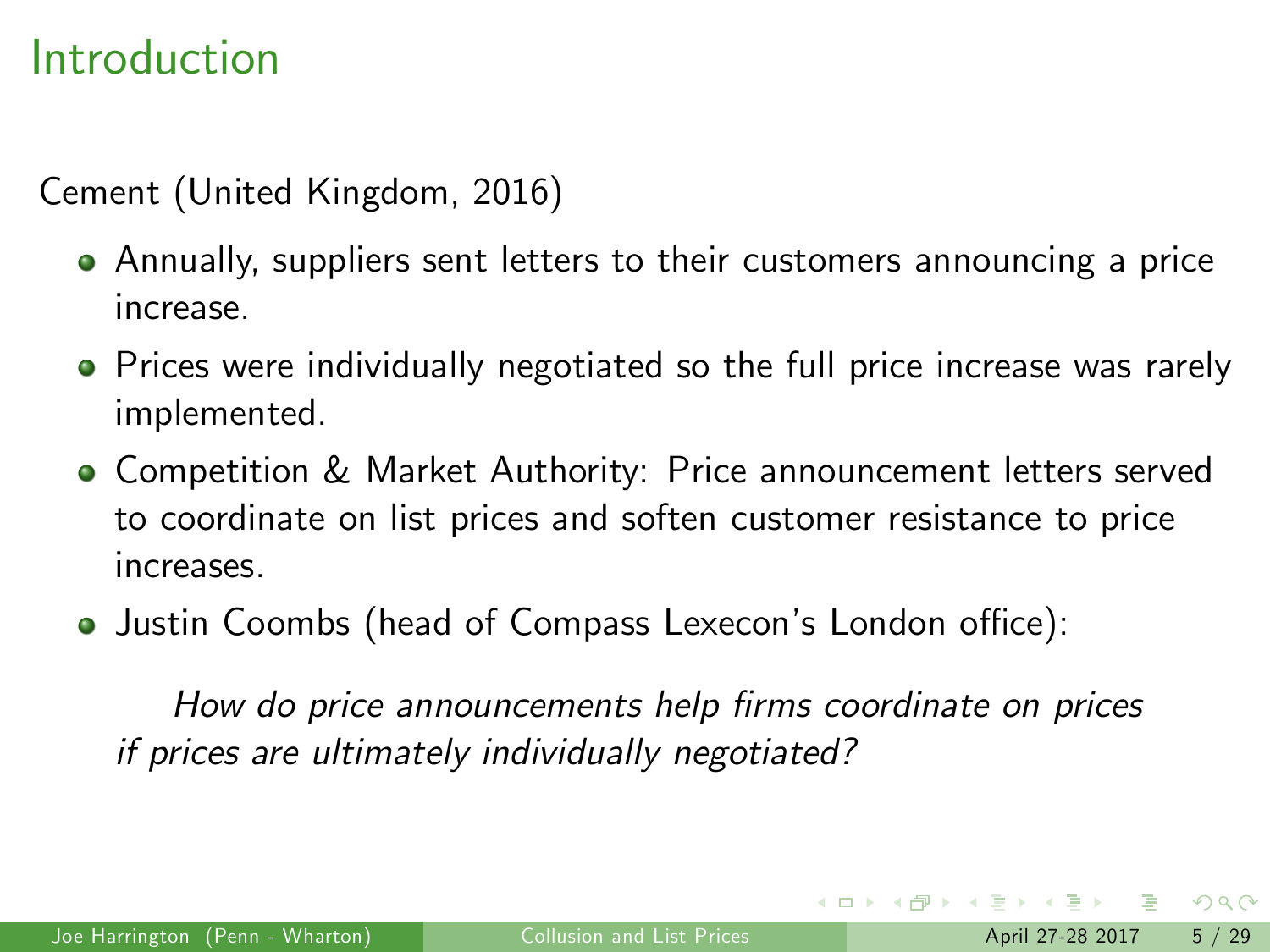#### • Research questions

- **1** How can coordination on list prices result in supracompetitive transaction prices when very few customers pay list price?
- 2 Having identified a mechanism whereby announced list prices impact negotiated prices, what market conditions are conducive to coordinating list prices?
- **Overview** 
	- $\blacktriangleright$  List prices are cheap talk announcements.
	- $\triangleright$  Desideratum  $\#1$ : All customers pay negotiated prices, and list prices affect those prices.
	- $\blacktriangleright$  Desideratum  $\#2$ : Coordinating on list prices is profitable and stable.
	- $\triangleright$  Some implications for competition policy.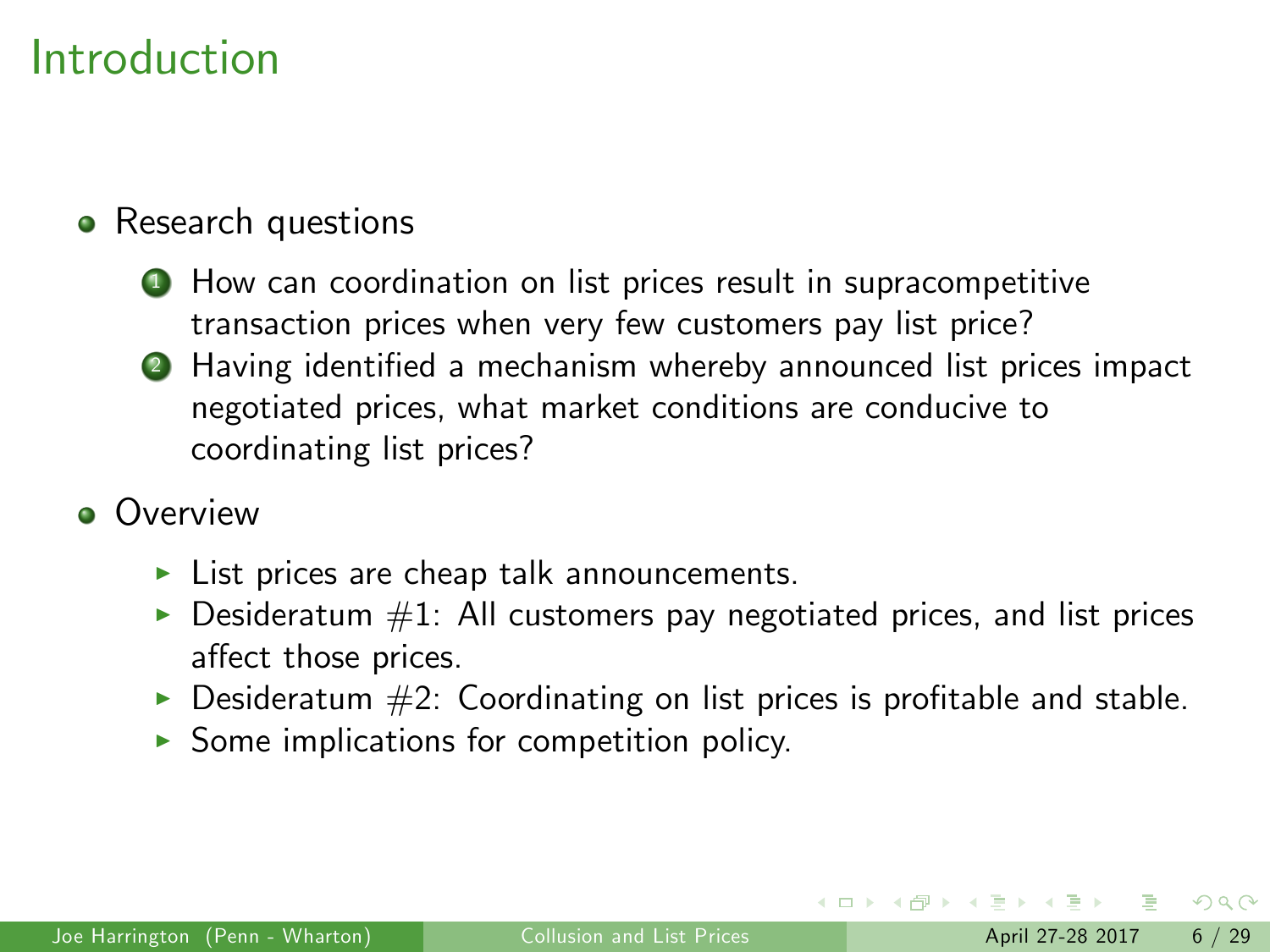• Two sellers offer identical products

- $\triangleright$  A seller can be a "low cost" or "high cost" type.
- $\triangleright$  A type t seller's unit cost is a random draw from the cdf

$$
F_t:[\underline{c}_t,\overline{c}_t]\to[0,1], t\in\{L,H\}.
$$

$$
\blacktriangleright h_t(c) \equiv F_t(c)/F'_t(c), h'_t(c) \geq 0, h_L(c) > h_H(c).
$$

- Continuum of heterogenous buyers
	- A buyer buys 0 or 1 unit and  $v$  is a buyer's valuation.
	- Buyers' valuations represented by the cdf  $G : [v, \overline{v}] \rightarrow [0, 1]$ .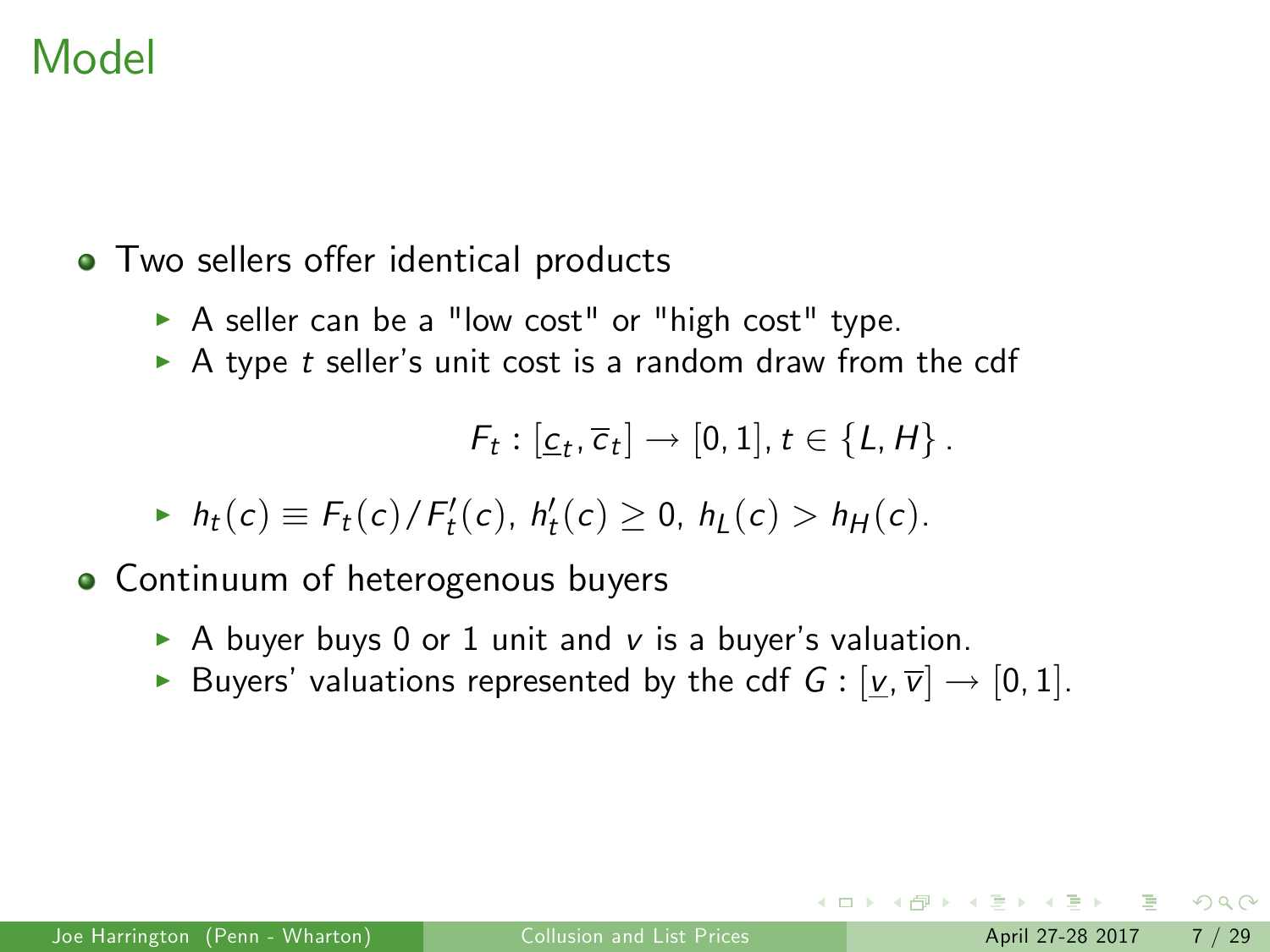Buyer-seller interaction

- **•** Intent is to capture many intermediate goods market for which
	- $\blacktriangleright$  sellers post list prices.
	- $\blacktriangleright$  after observing list prices, buyers negotiate with some sellers.
	- $\triangleright$  negotiation is an iterative bargaining process.
- "Negotiation" is modelled as a second-price auction with a reserve price.
	- A buyer "invites"  $w \in \{1, 2\}$  sellers to the auction.
	- $\triangleright$  Buyer sets a reserve price (so as not to be passive)
	- $\blacktriangleright$  Sellers submit bids.
	- $\blacktriangleright$  Transaction occurs if the lowest bid is below the buyer's reserve price.
- Fraction  $b \in [0, 1]$  of buyers "negotiate" with one seller and a fraction  $1 - b$  of buyers "negotiate" with both sellers.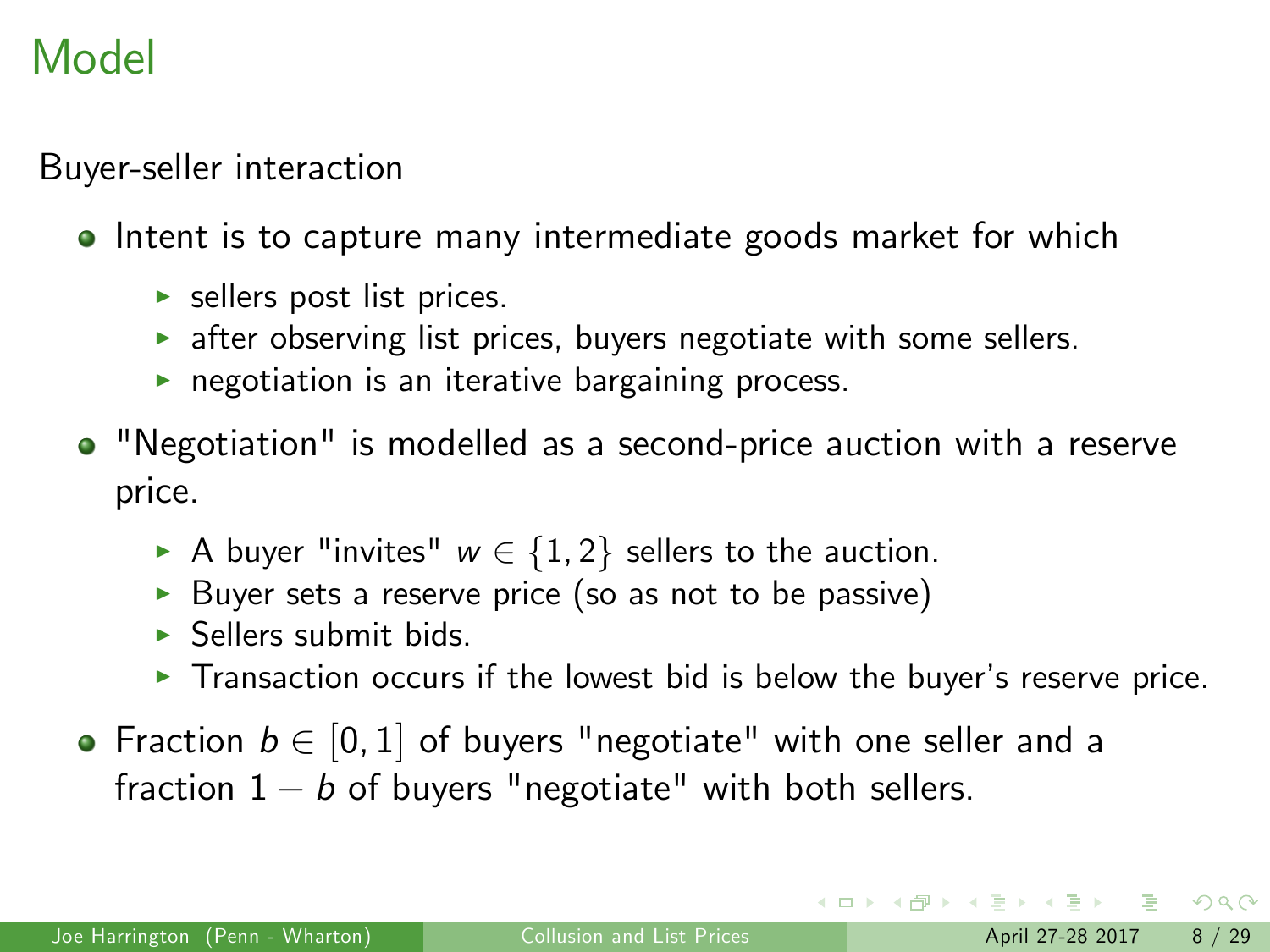Extensive form

- Stage 1: Two sellers draw types from  $\{L, H\}$  and choose a list price (cheap talk message) from  $\{l, h\}$ .
- Stage 2: Buyers learns their valuations, observes sellers' list prices, and choose 1 or 2 sellers.
- Stage 3: Each seller draws its cost.
- Stage 4: For each buyerís auction, the selected sellers submit a bid and the buyer chooses a reserve price.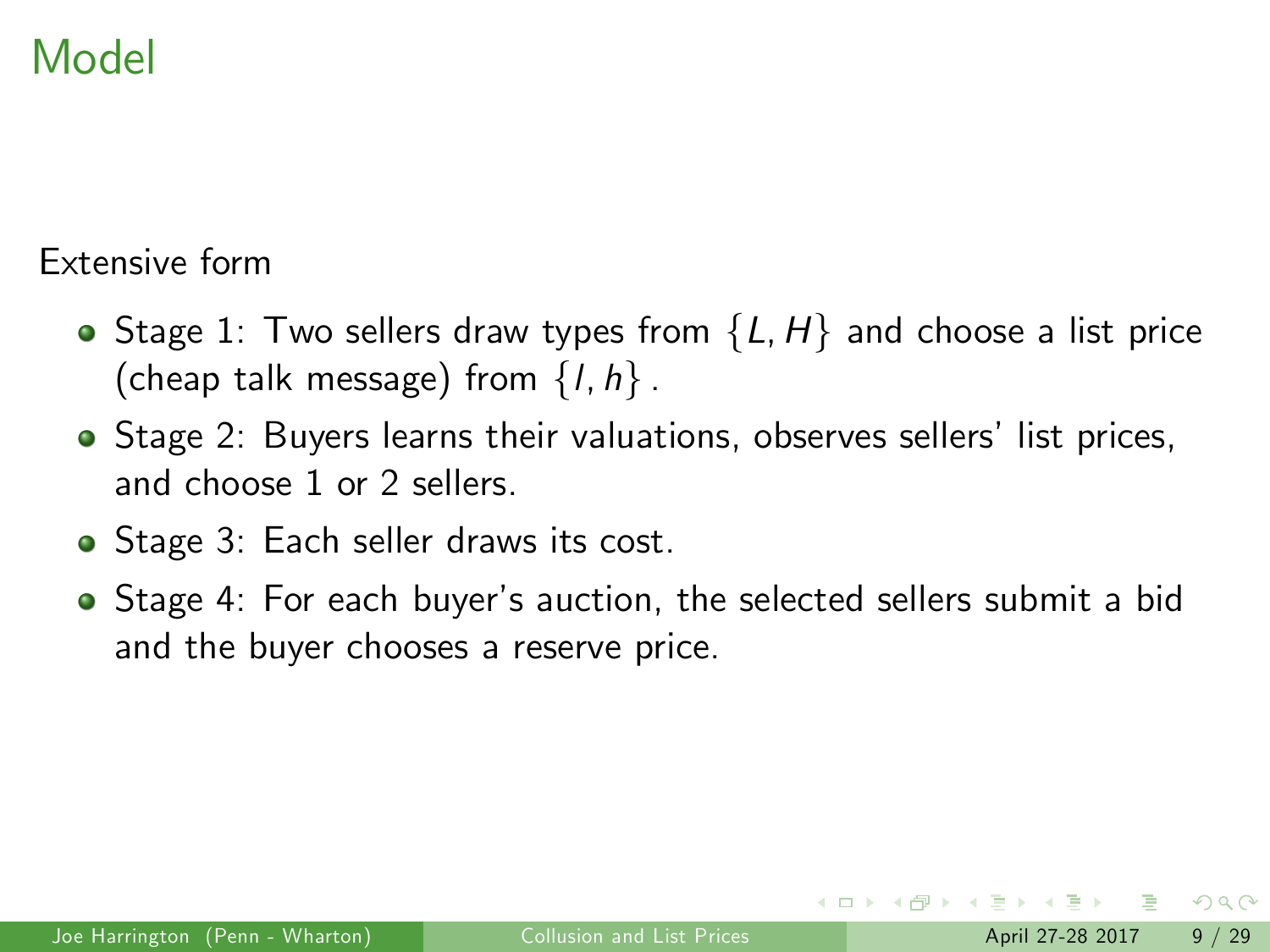- **•** Strategy for a seller
	- Eist price function maps from  $\{L, H\}$  to  $\{I, h\}$ .
	- $\triangleright$  Weakly dominant bid function is to bid cost (given it is a second-price auction)
- Strategy for a buyer who chooses
	- $\triangleright$  one seller selects a seller and a reserve price conditional on the observed list prices and the buyer's valuation.
	- $\triangleright$  two sellers selects a reserve price conditional on the observed list prices and the buyer's valuation.
- Solution concept: Perfect Bayes-Nash equilibrium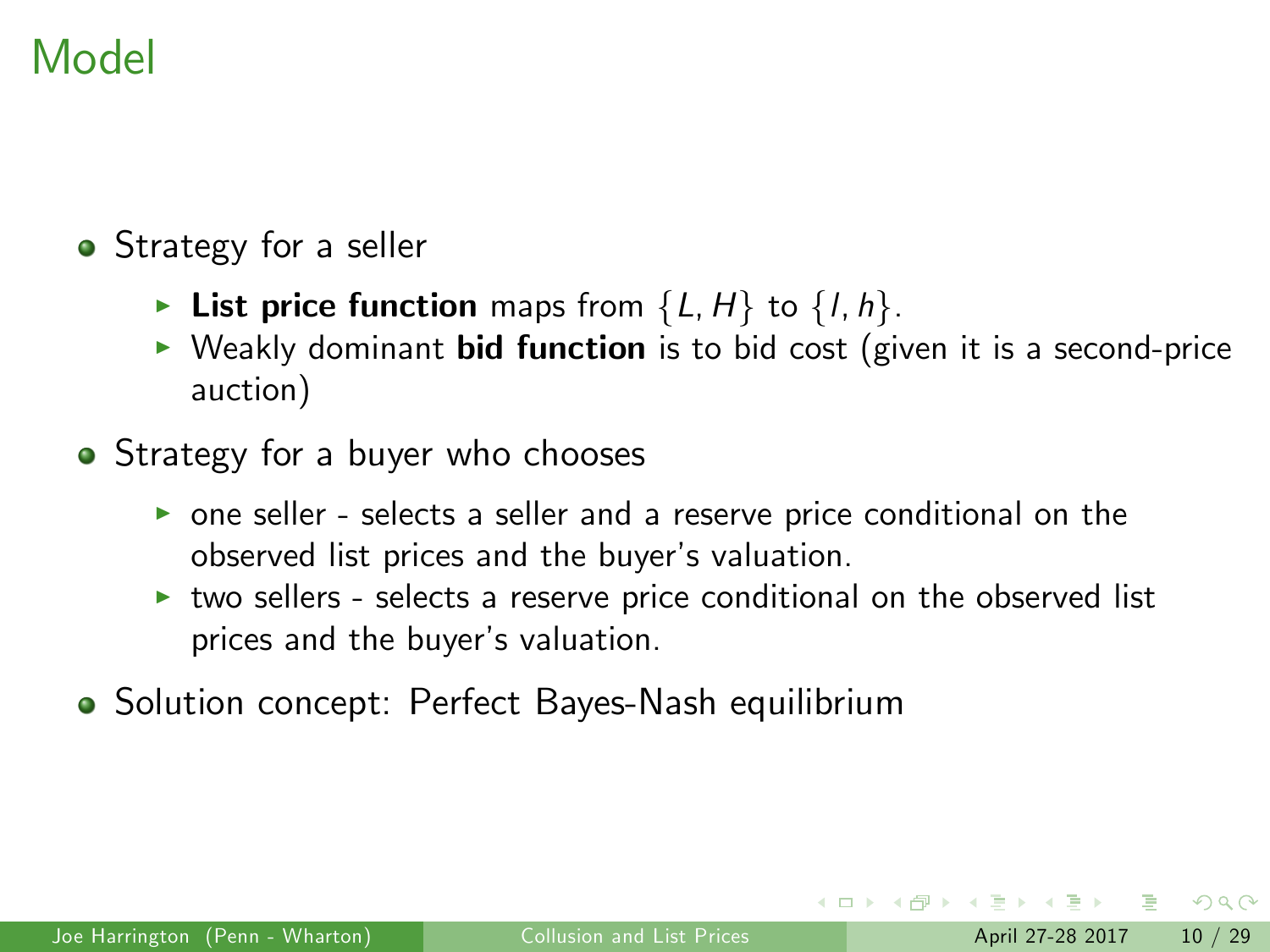- Two industry states: {competition, collusion}
- Under competition, a seller's strategy is to choose
	- $\blacktriangleright$  low list price / when low cost  $L$
	- ightharpoonup high cost H high list price h when high cost H
- Under collusion, a seller's strategy is to choose
	- $\triangleright$  high list price h when low cost L or high cost H
- Buyers assign probability *κ* to collusion, where *κ* > 0 (and small).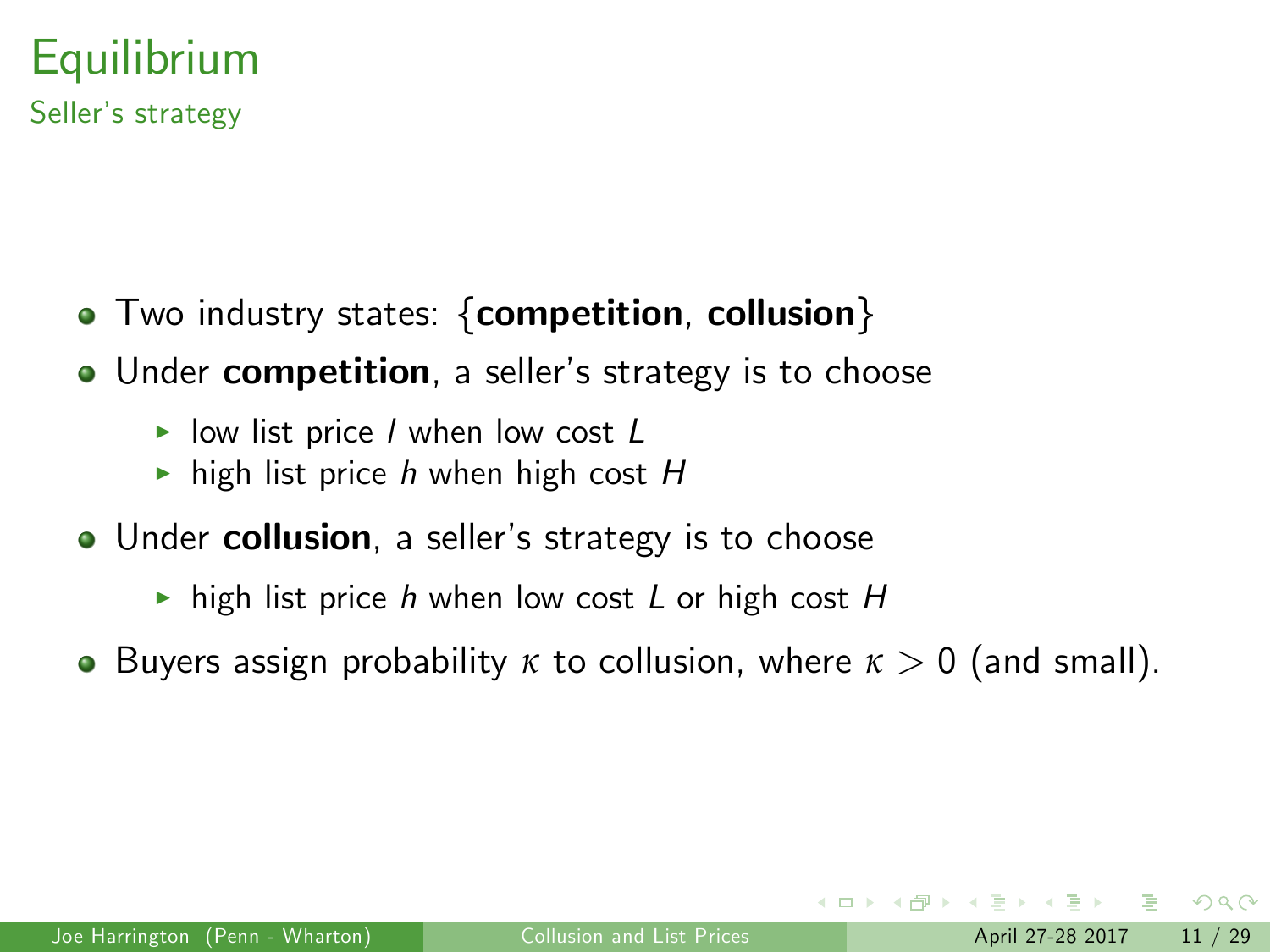# **Equilibrium**

Buyer's beliefs

- If both list prices are not high then buyers believe
	- $\blacktriangleright$  sellers are competing
	- $\triangleright$  a seller with a low (high) list price is a low (high) cost type
- If both list prices are high then buyers believe
	- **Example 1** sellers are competing with prob.  $1 \kappa$  and colluding with prob.  $\kappa$
	- $\triangleright$  a seller is a low-cost type with prob.

$$
\frac{\kappa q}{\kappa+(1-\kappa)(1-q)}
$$

where  $q$  is the prior prob. that a seller is a low-cost type.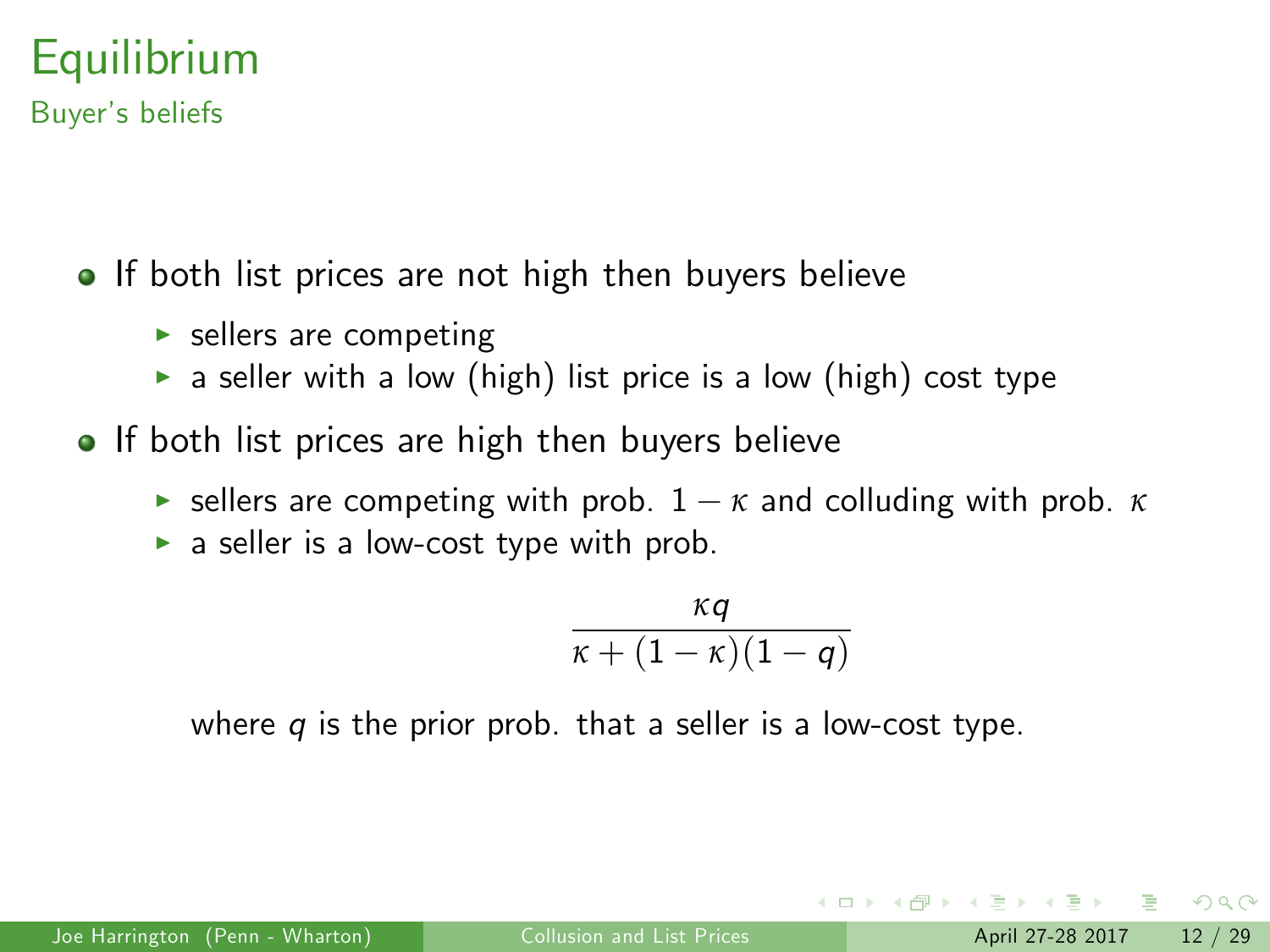## **Equilibrium**

b=1: All buyers negotiate with one seller

If at least one list price is low then a buyer chooses a seller with a low list price and the optimal reserve price is

$$
R_{L}(v) \equiv \arg \max (v - R) F_{L}(R).
$$

**If both list prices are high then the optimal reserve price is** 

$$
R_{\kappa}\left(v\right)\equiv\arg\max\left(v-R\right)F_{\kappa}\left(R\right)
$$

where

$$
F_{\kappa} \equiv \left(\frac{\kappa q}{\kappa q + (1-q)}\right) \circ F_{L} + \left(\frac{1-q}{\kappa q + (1-q)}\right) \circ F_{H}.
$$

**• Lemma:**  $R_K(v) > R_L(v)$ ,  $\forall v$ .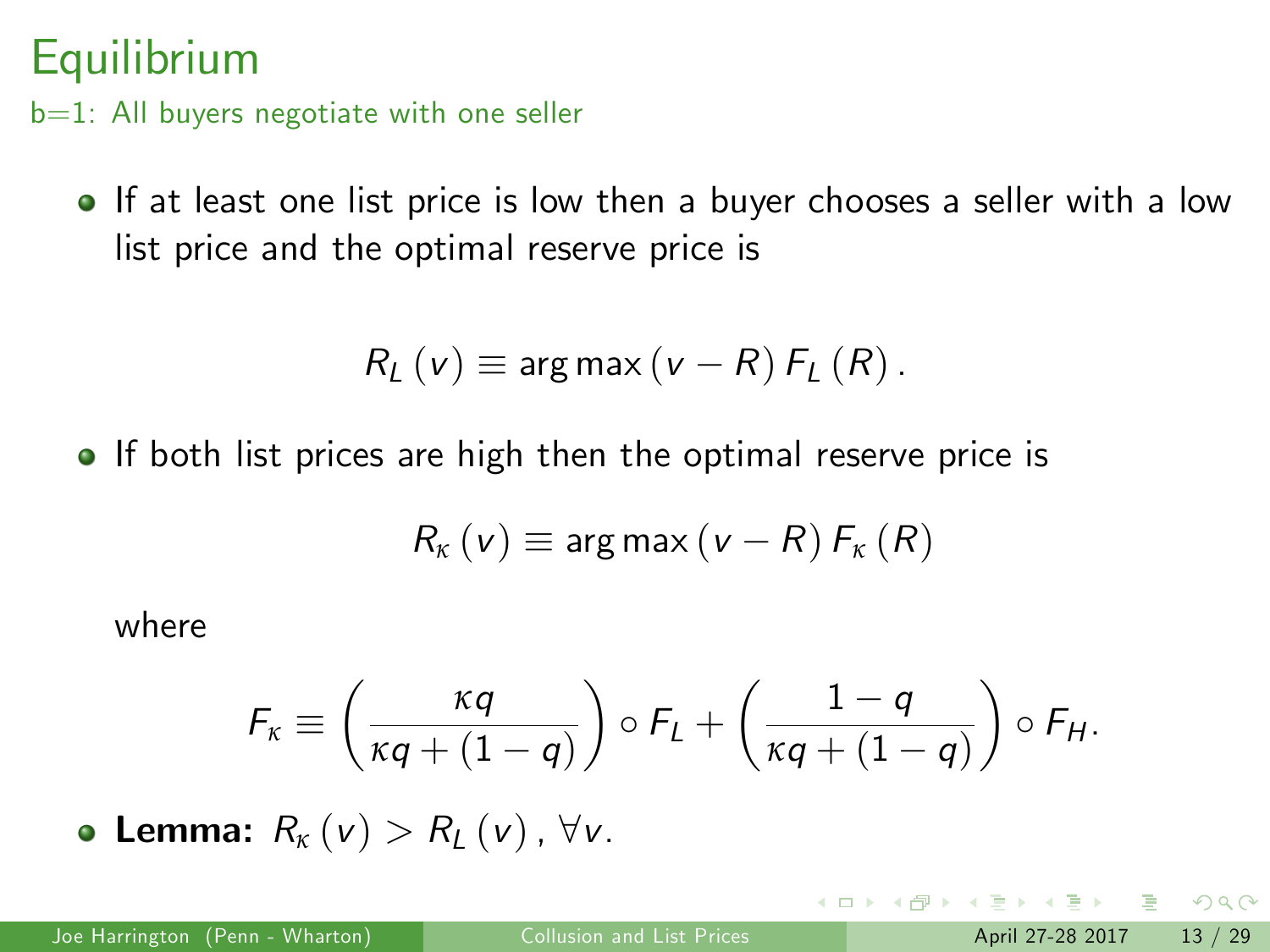## Equilibrium (Competition)

b=1: All buyers negotiate with one seller

Seller's equilibrium conditions under competition

 $\bullet$  A type L seller prefers to choose *l* (and signal it is a low-cost type) iff

$$
\left(\frac{q}{2}+1-q\right)\int_{\underline{v}}^{\overline{v}}\int_{\underline{c}_L}^{R_L(v)}\left(R_L\left(v\right)-c\right)dF_L\left(c\right)dG\left(v\right)
$$
\n
$$
\geq \left(\frac{1-q}{2}\right)\int_{\underline{v}}^{\overline{v}}\int_{\underline{c}_L}^{R_K(v)}\left(R_K\left(v\right)-c\right)dF_L\left(c\right)dG\left(v\right).
$$

 $\bullet$  A type H seller prefers to choose h iff

$$
\left(\frac{1-q}{2}\right)\int_{\underline{v}}^{\overline{v}}\int_{\underline{c}_H}^{R_{\kappa}(v)}\left(R_{\kappa}(v)-c\right)dF_H\left(c\right)dG\left(v\right)
$$
\n
$$
\geq \left(\frac{q}{2}+1-q\right)\int_{\underline{v}}^{\overline{v}}\int_{\underline{c}_H}^{R_L(v)}\left(R_L\left(v\right)-c\right)dF_H\left(c\right)dG\left(v\right).
$$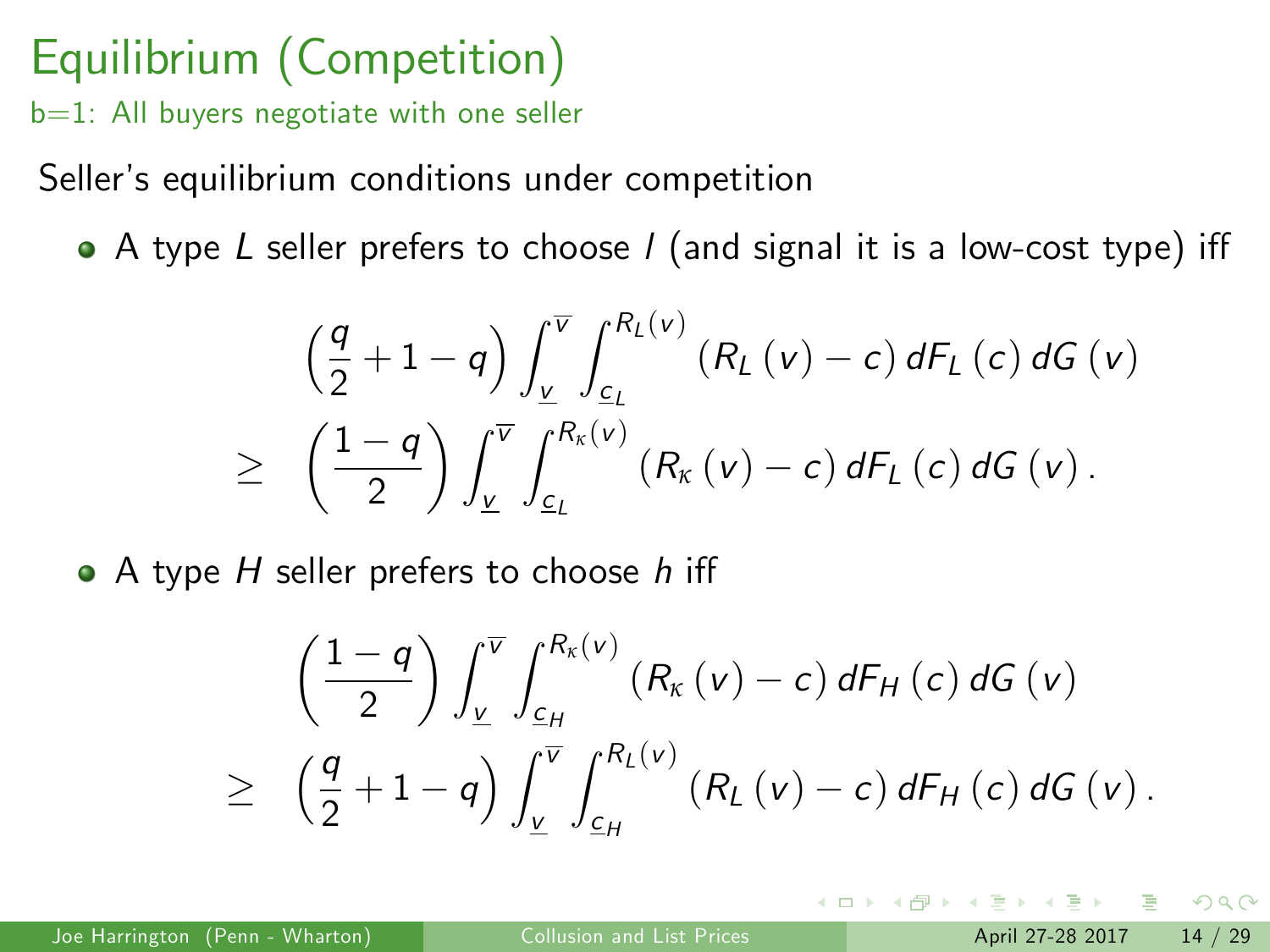### Equilibrium (Competition)

b=1: All buyers negotiate with one seller

When a buyer selects one seller, a seller's list price has two effects.

- **1 Inclusion effect:** List price affects the chances of being approached by a buyer.
	- $\triangleright$  A low list price makes it more likely a buyer will include a seller in the negotiation process because it signals a seller is a low cost type.
- <sup>2</sup> Bargaining effect: List price affects a buyer's aggressiveness as reflected in its reserve price
	- If selected, a low list price induces the buyer to set a lower reserve price.
	- Inclusion and Bargaining effects are present in a competitive search model of the labor market - Menzio (2007)

 $\Omega$ 

イロト イ押ト イラト イラト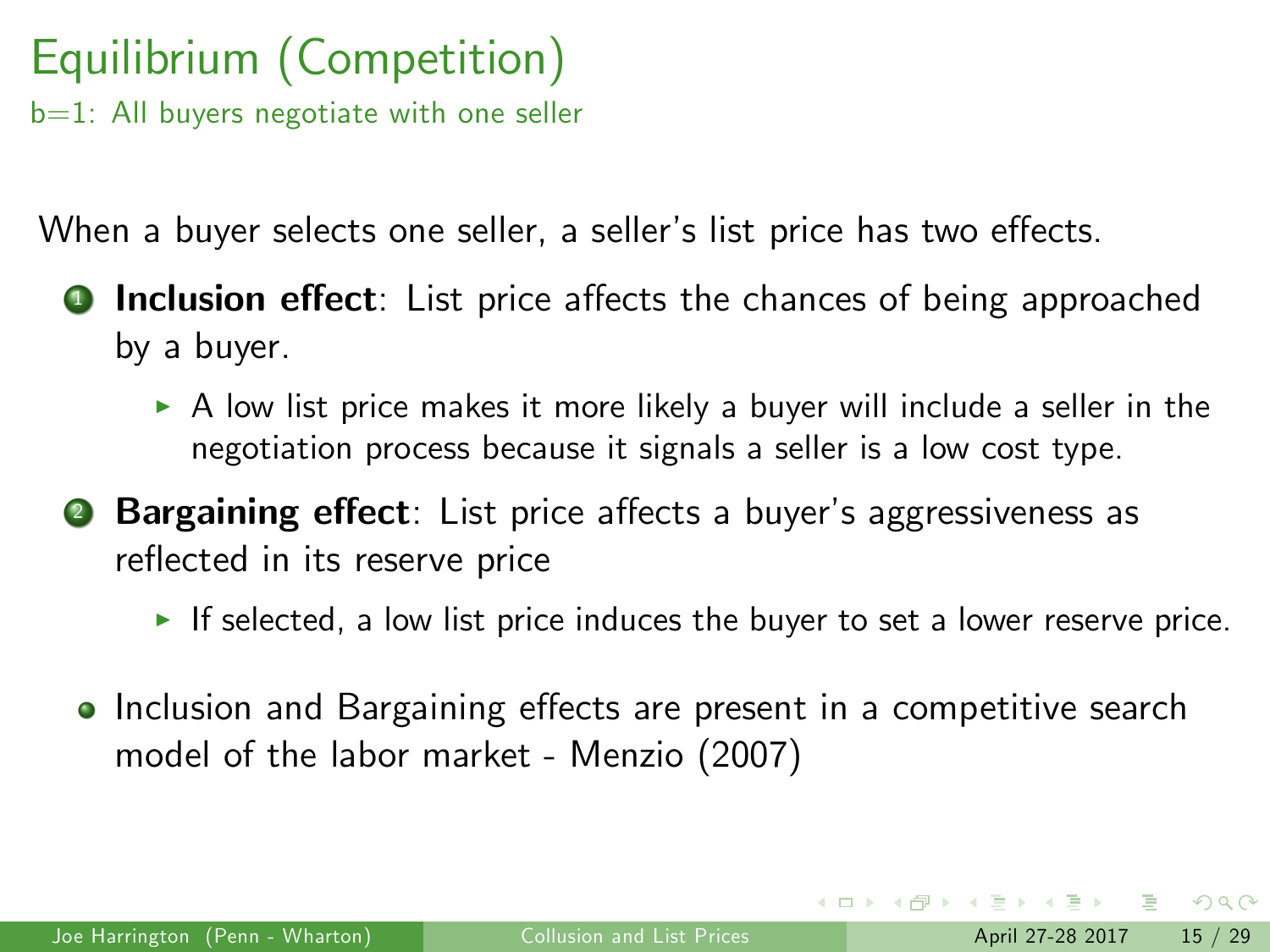### Equilibrium (Competition)  $0 < b < 1$ : General case

 $\bullet$  b is the fraction of buyers who "negotiate" with one seller.

#### Theorem

If  $\kappa$  is sufficiently small and a separating equilibrium exists for  $b = 1$  then  $\exists b^* \in (0,1)$  such that a separating equilibrium exists if and only if  $b \in [b^*, 1]$ .

 $\bullet$  If b is sufficiently high then the inclusion effect is sufficiently strong that a low-cost seller prefers to post a low list price in order to increase the chances of being selected by a buyer even though a buyer will be more aggressive.

 $\Omega$ 

 $A \cap \overline{B} \rightarrow A \Rightarrow A \Rightarrow A \Rightarrow$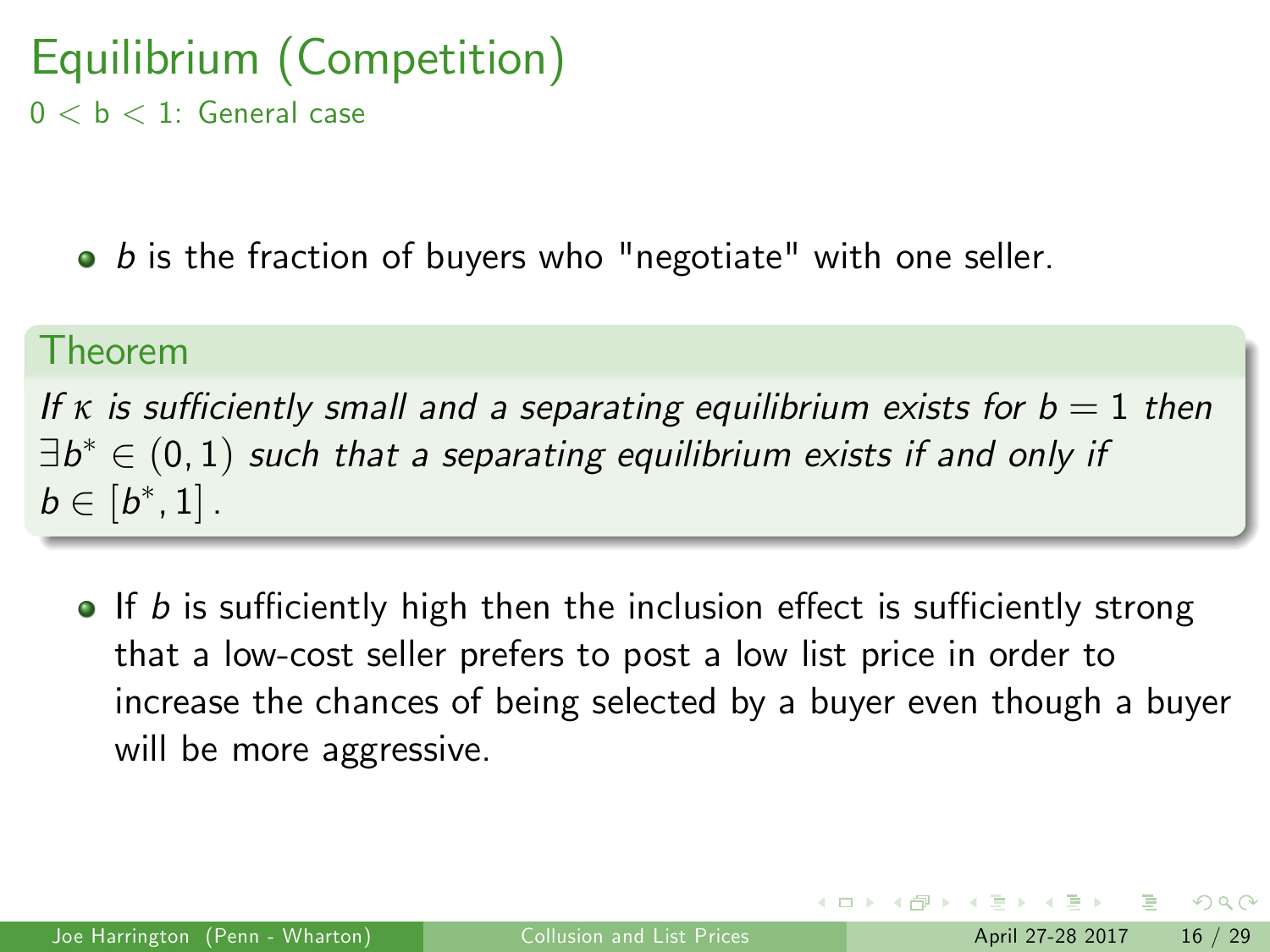- Infinitely repeated game
	- $\triangleright$  Sellers live forever with common discount factor  $\delta$ .
	- Buyers live for one period (and do not know the history)
- Collusive strategy in list prices with grim punishment.
	- $\triangleright$  Sellers choose list price h (regardless of type) as long as both sellers have chosen  $h$  in the past (while in the "collusion" state).
	- $\triangleright$  Otherwise, sellers revert to the "competition" state.
- Cartel birth and death
	- $\rightarrow$  f = prob. that a cartel forms (competition  $\Rightarrow$  collusion)
	- $\blacktriangleright$  d = prob. that a cartel dies (collusion  $\Rightarrow$  competition)

 $\bullet$  Buyers' prob. that firms are colluding is the steady-state prob.:

$$
\kappa = \kappa(1-d) + (1-\kappa)f \Leftrightarrow \kappa = \frac{f}{d+f}
$$

 $\Omega$ 

イロト イ押ト イヨト イヨト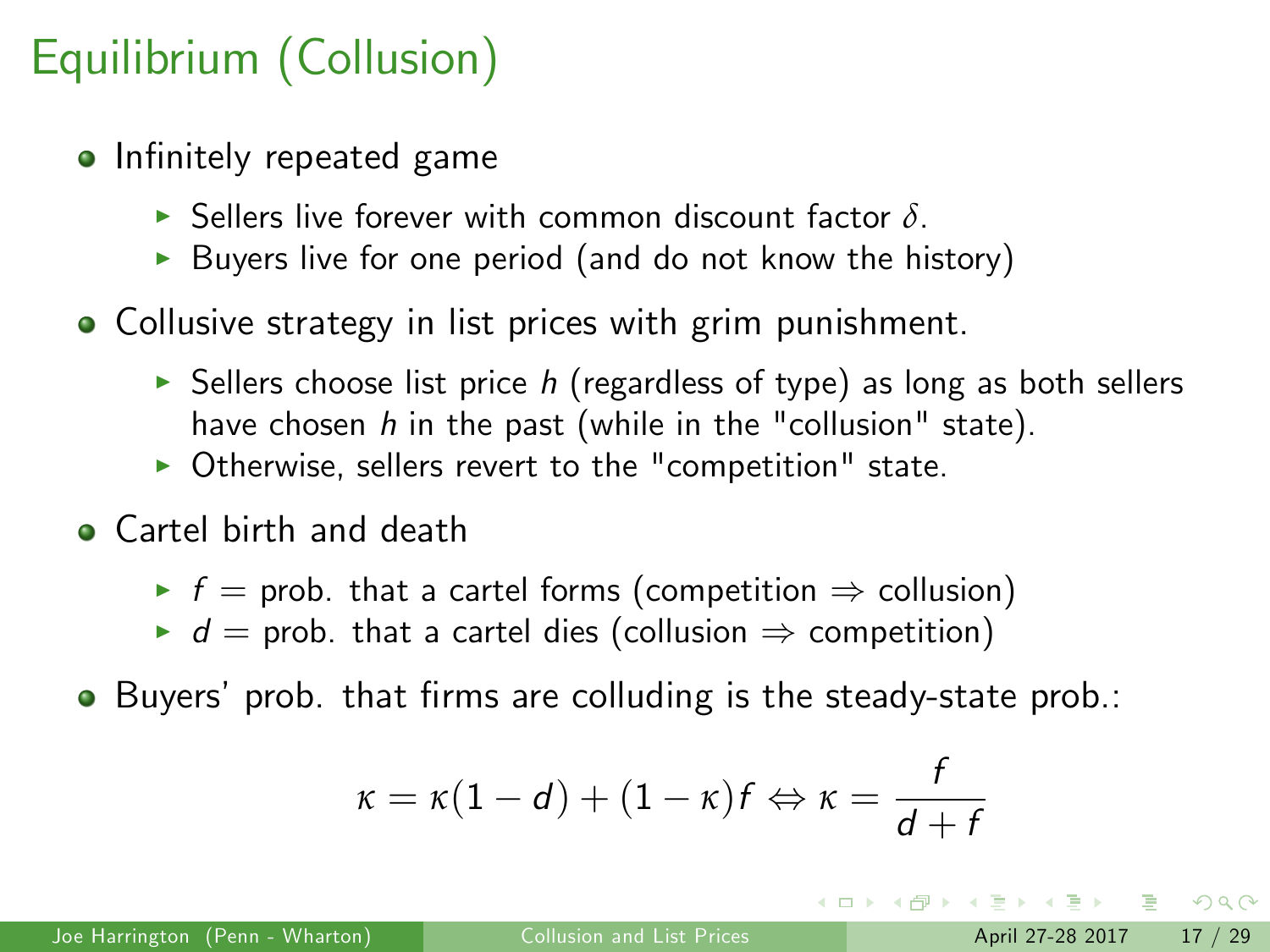- $E\left[\pi^{\text{coll}}\right]=$  expected collusive profit
- $E\left[\pi^{\text{comp}}\right]=$  expected competitive profit
- Expected present value of profits under collusion:

$$
V^{\text{coll}} = E\left[\pi^{\text{coll}}\right] + (1-d)\delta V^{\text{coll}} + d\delta V^{\text{comp}}
$$

• Expected present value of profits under competition:

$$
V^{comp} = E[\pi^{comp}] + (1 - f)\delta V^{comp} + f\delta V^{coll}
$$

**•** Incremental value in the "collusion" state:

$$
V^{\text{coll}} - V^{\text{comp}} = \frac{E\left[\pi^{\text{coll}}\right] - E\left[\pi^{\text{comp}}\right]}{1 - \delta(1 - d - f)}
$$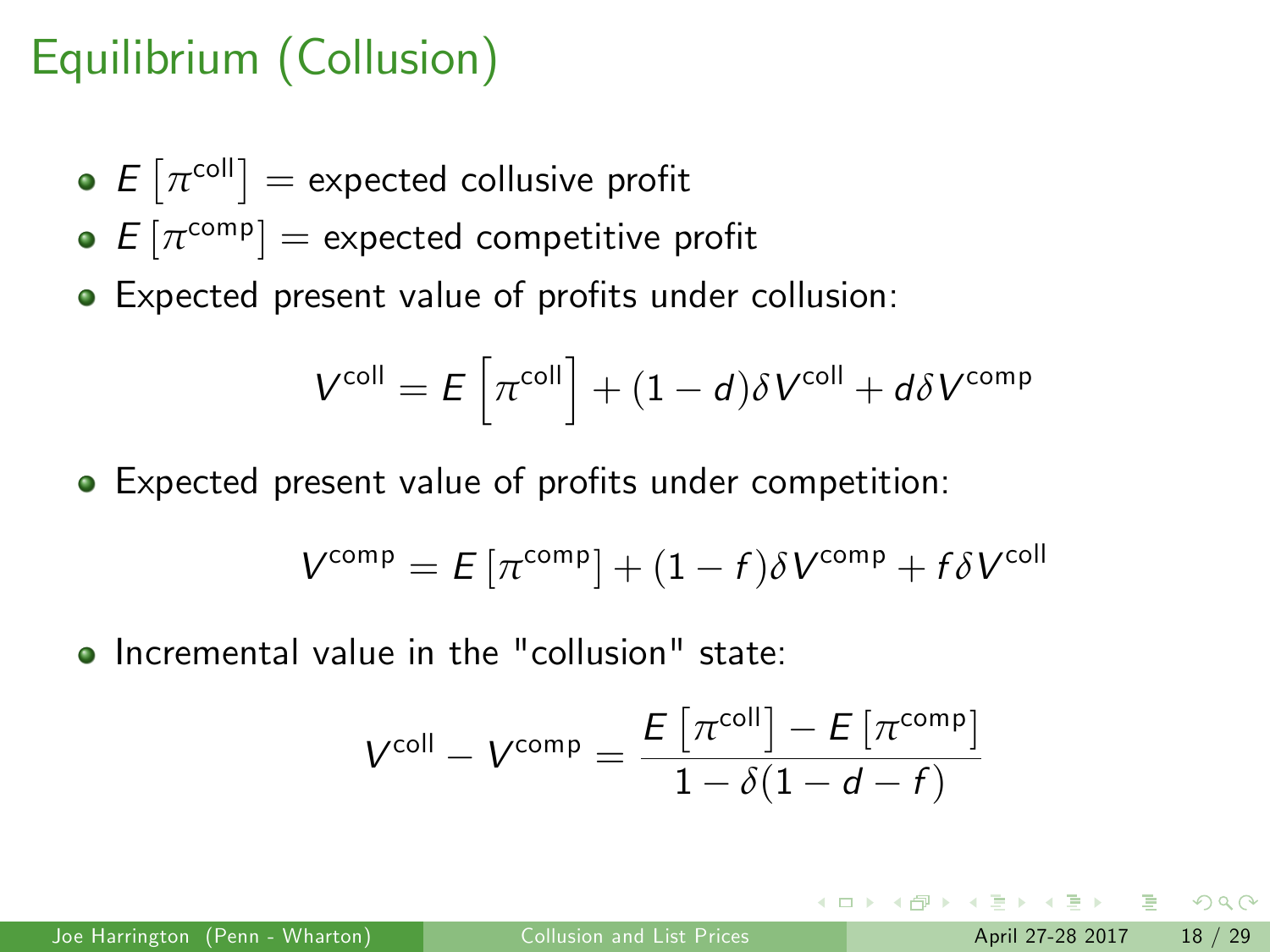- $\hat{\pi}_t(\rho) \equiv$  expected profit for type t seller when buyers believe it is a low-cost type with prob. *ρ*.
- Incentive compatibility constraint for cost type  $t \in \{L, H\}$ :

$$
\begin{array}{l}\n\left(\frac{1}{2}\right)\widehat{\pi}_{t}\left(\frac{\kappa q}{\kappa+(1-\kappa)(1-q)}\right)+(1-d)\delta V^{\text{coll}}+d\delta V^{\text{comp}}\\
\geq \widehat{\pi}_{t}(1)+\delta V^{\text{comp}}\n\end{array}
$$

 $\Omega$ 

イロト イ押ト イラト イラト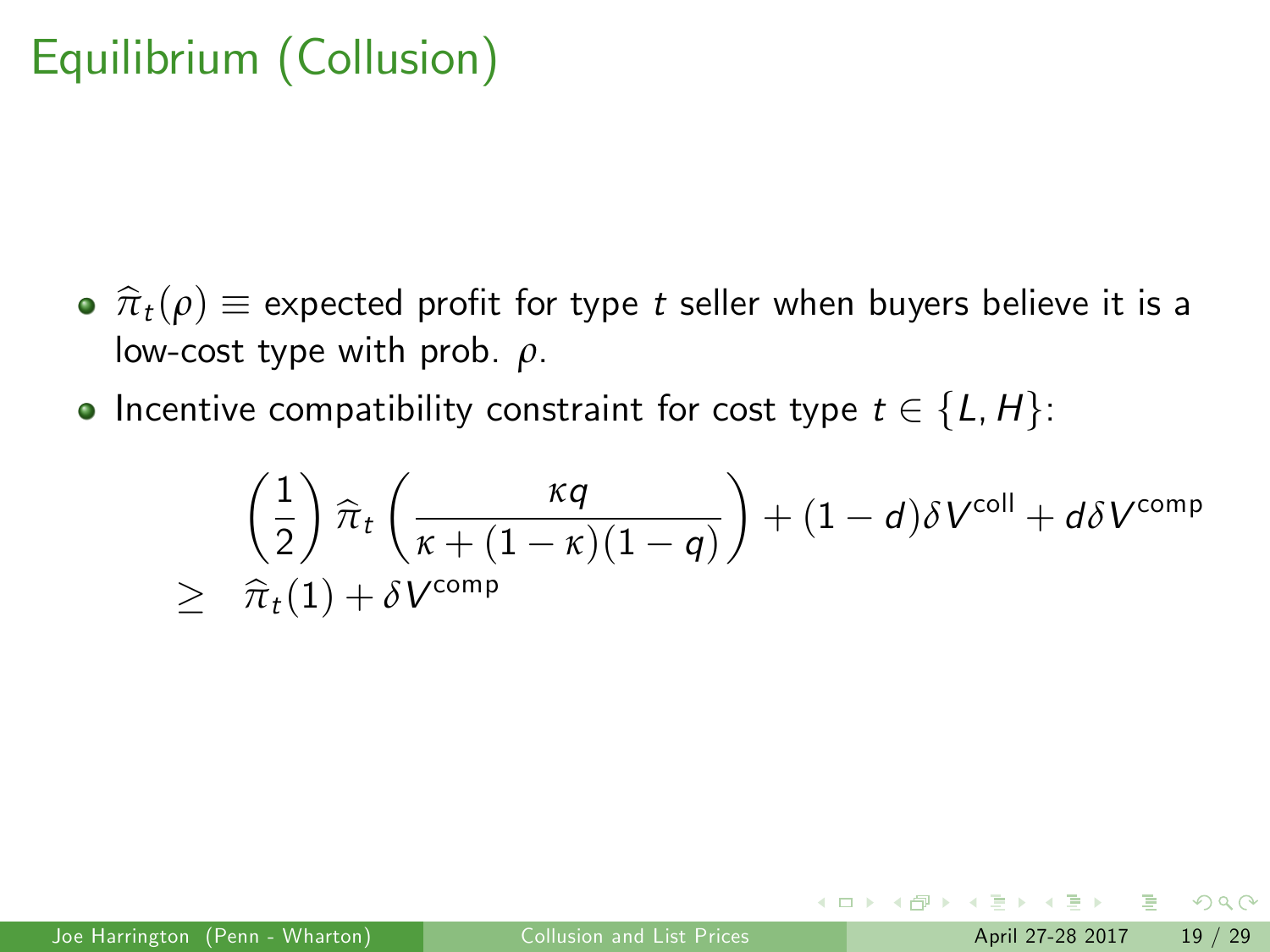Incremental profit from collusion: Price-enhancing effect

- For transactions that occur whether firms are colluding or competing, price is higher under collusion because the reserve price is higher.
- Effect occurs with both one-seller buyers and two-seller buyers.
- **Consider buyers who negotiate with one seller** 
	- If seller's cost  $\langle R_{\mu}(v) \rangle \langle R_{\kappa}(v) \rangle$  then a transaction occurs under collusion or competition.
	- **I** Low-cost seller receives higher reserve price  $R_k(v)$  compared to  $R_l(v)$ .
- Sellers are better off, buyers are worse off.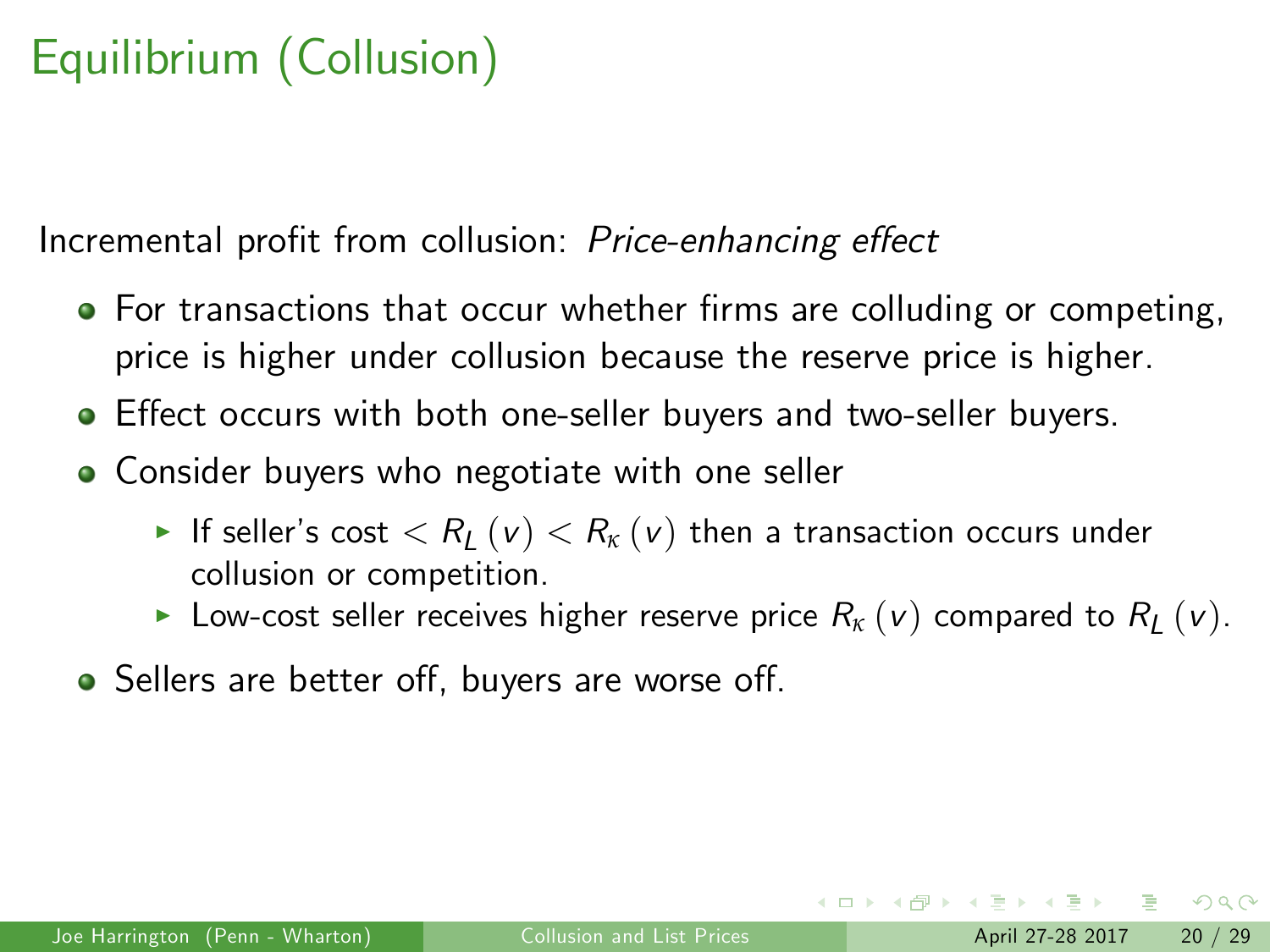Incremental profit from collusion: Business-shifting effect

- Effect occurs with only one-seller buyers.
- In expectation, collusion shifts demand from when a seller is a  $\bullet$ low-cost type to when it is a high-cost type.
- Sellers and buyers could be worse off.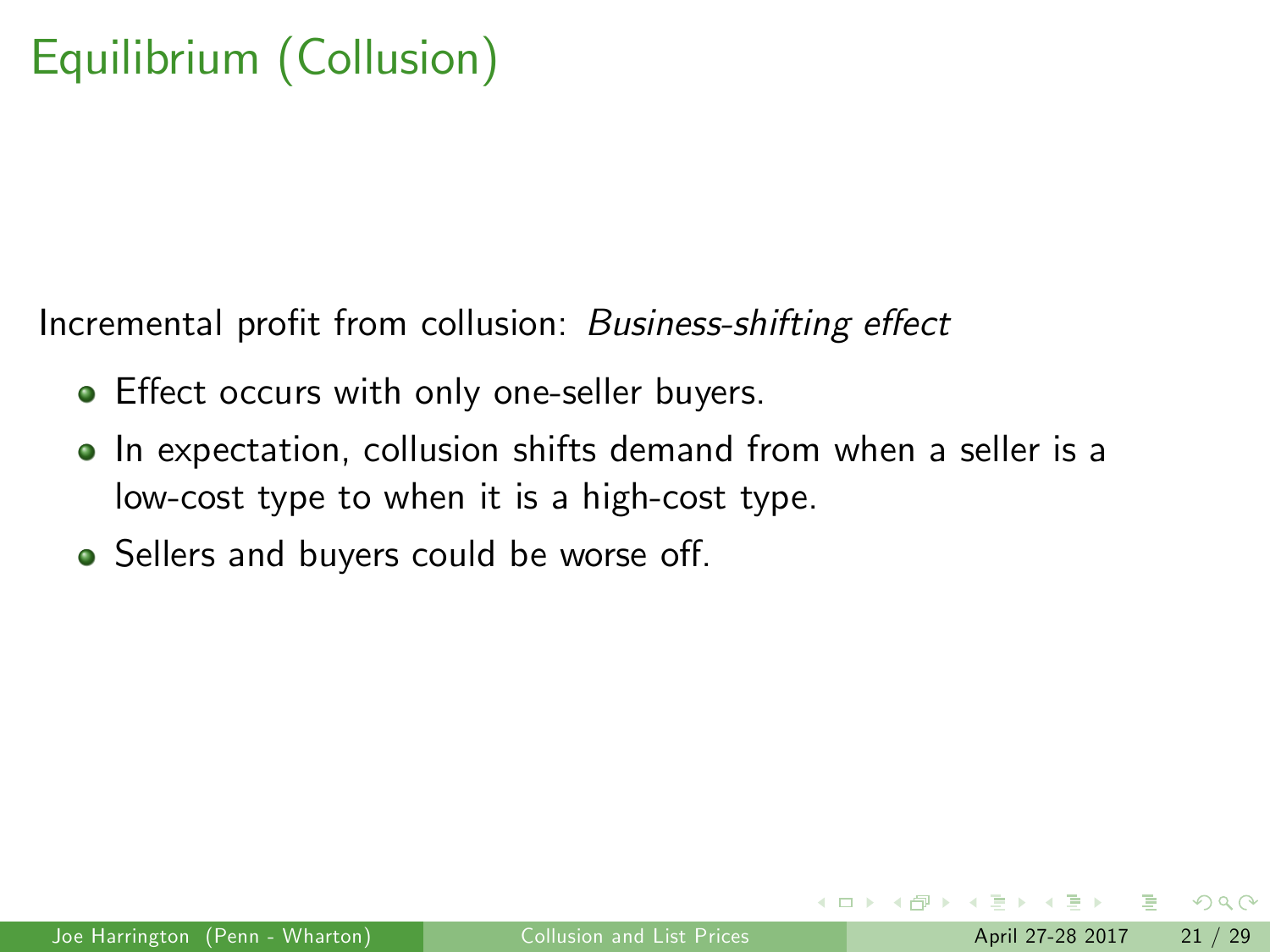Incremental profit from collusion: Transaction-enhancing effect

- Some transactions occur when firms are colluding but not when firms are competing.
- Effect occurs with both one-seller buyers and two-seller buyers.
- Consider buyers who negotiates with one seller.
	- If seller's cost lies in  $(R_L (v), R_K (v))$  then the higher reserve price under collusion results in a transaction.
	- **F** Seller earns  $R_k(v) c$  and buyer earns  $v R_k(v)$ .
- Pareto improvement: sellers and buyers are better off.
- (Note: Because of this effect, collusion can increase total surplus.)

 $\Omega$ 

イロト イ押ト イラト イラト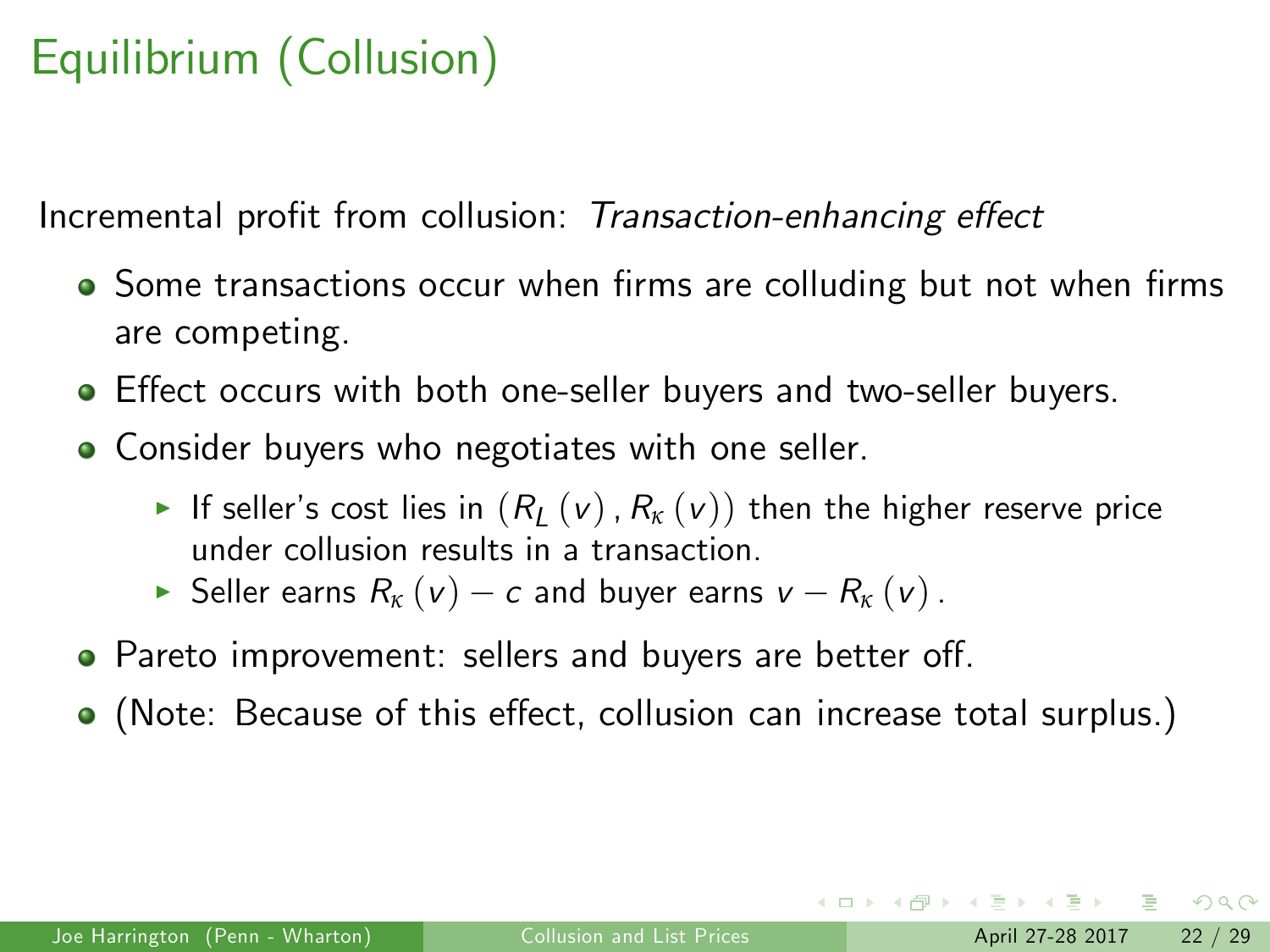Sufficient Conditions for Existence

Under some parametric assumptions on cost distributions, coordination on list prices is an equilibrium when:

- probability of low cost type is neither too low nor too high (so competitive list prices are informative)
- fraction of buyers who approach one seller is sufficiently high (so competitive list prices are informative)
- discount factor is sufficiently high (so collusion is stable)
- probability of cartel death is sufficiently low (so collusion is stable)
- probability of collusion is sufficiently low

 $QQ$ 

ラメ メラメ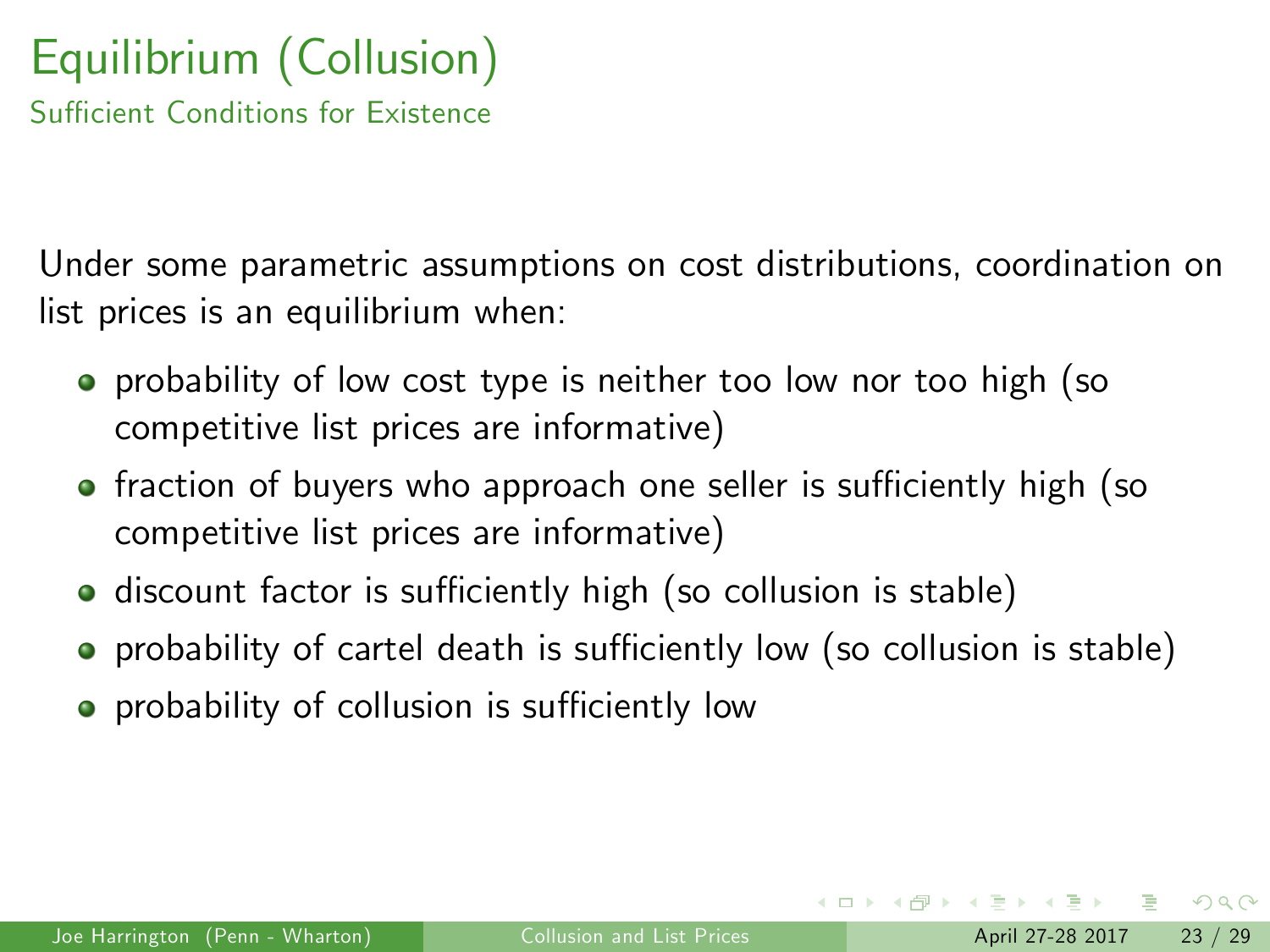## Some Policy Conclusions

- Result
	- If all buyers negotiate with one seller then an inclusion effect is present  $\Rightarrow$  list prices are informative  $\Rightarrow$  sellers can profitably coordinate on list prices.
	- If all buyers negotiate with both sellers then an inclusion effect is absent  $\Rightarrow$  list prices are uninformative  $\Rightarrow$  sellers cannot profitably coordinate on list prices.
- Conjecture: Coordinating on list prices is more effective when the inclusion effect is stronger.
- Conjecture: Inclusion effect is stronger when a buyer negotiates with a smaller fraction of sellers which is more likely when
	- $\triangleright$  expenditure is lower (relative to the cost of bargaining)
	- $\blacktriangleright$  there are more sellers.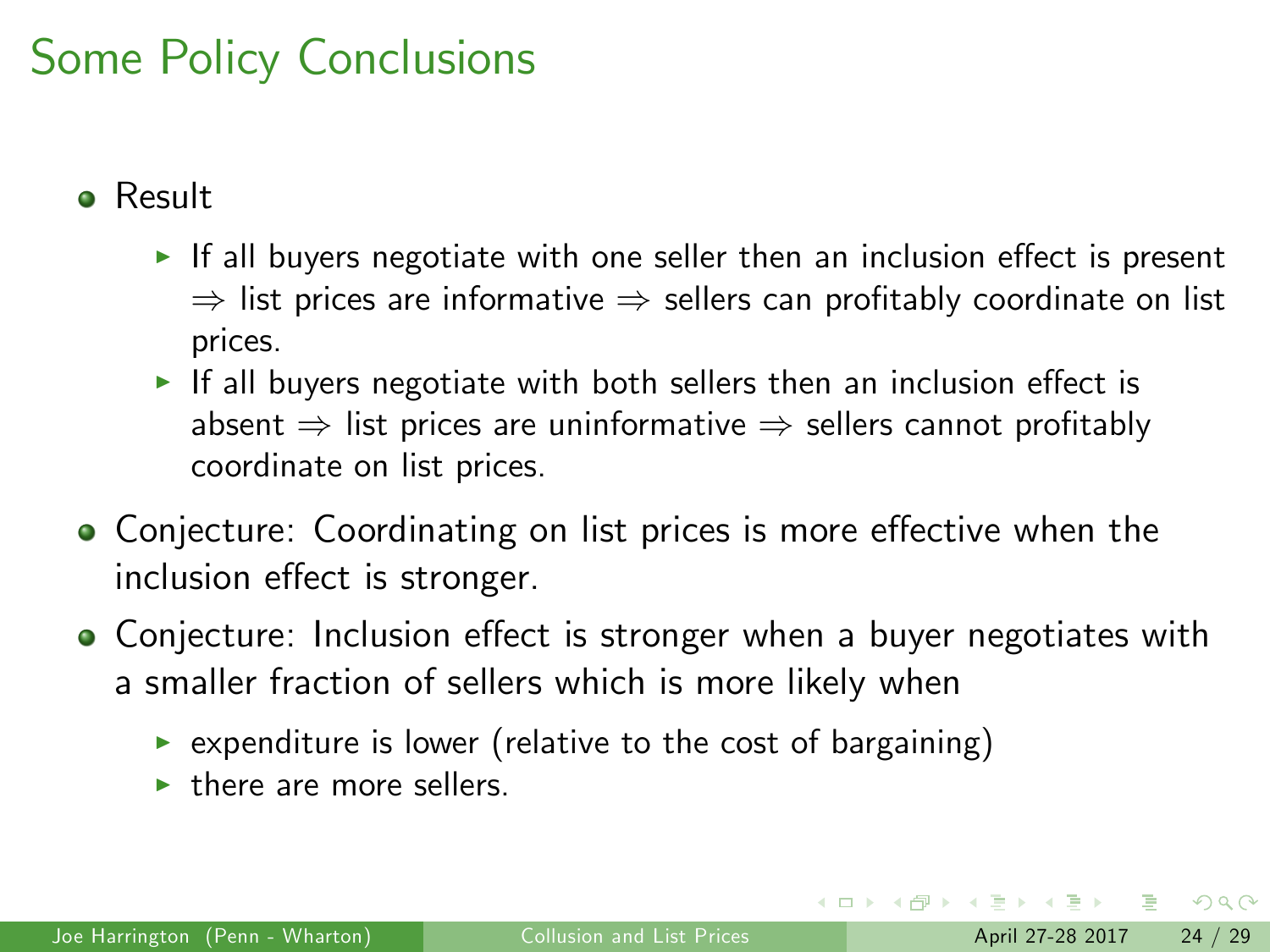## Some Policy Conclusions

Turbine generators (1963-1975)

- Coordinating on list prices in this market would be ineffective.
	- $\triangleright$  Two sellers: General Electric (GE) and Westinghouse.
	- $\triangleright$  Turbine generator has a high absolute price.
	- If Likely that a buyer would negotiate with both sellers  $\Rightarrow$  list prices are predicted to be uninformative.
- Method of collusion in practice
	- GE and Westinghouse coordinated on a policy of not negotiating  $\Rightarrow$ list prices became actual transaction prices.
	- $\triangleright$  GE acted as a price leader in list/transaction prices.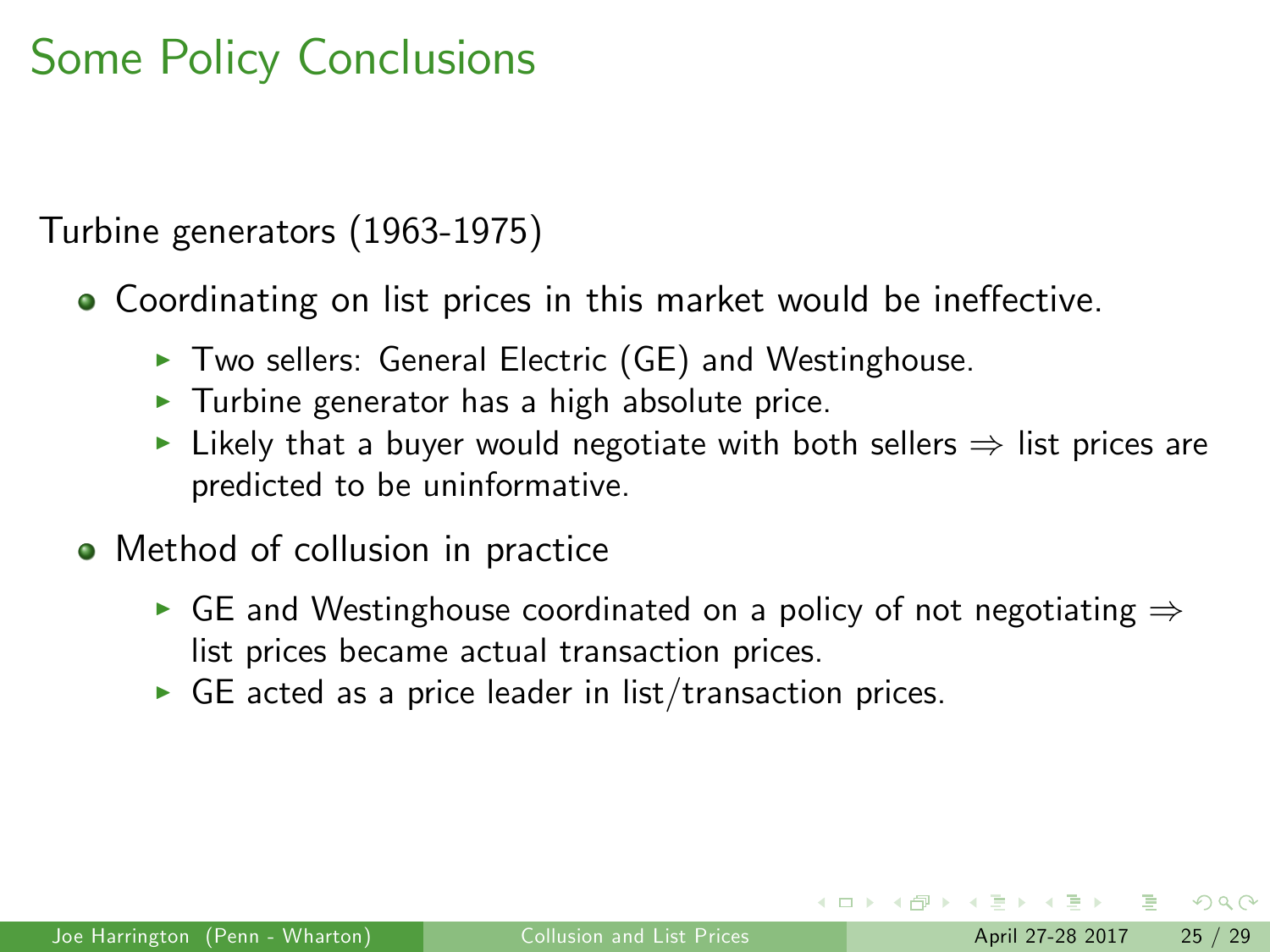# Some Policy Conclusions

Urethane (1999-2003)

- **•** Five sellers
- Urethane purchases are probably routinely conducted and may not be a big ticket item.
- Inclusion effect may be significant  $\Rightarrow$  list prices are informative  $\Rightarrow$ coordination on list prices could be profitable.



 $QQ$ 

 $\sim$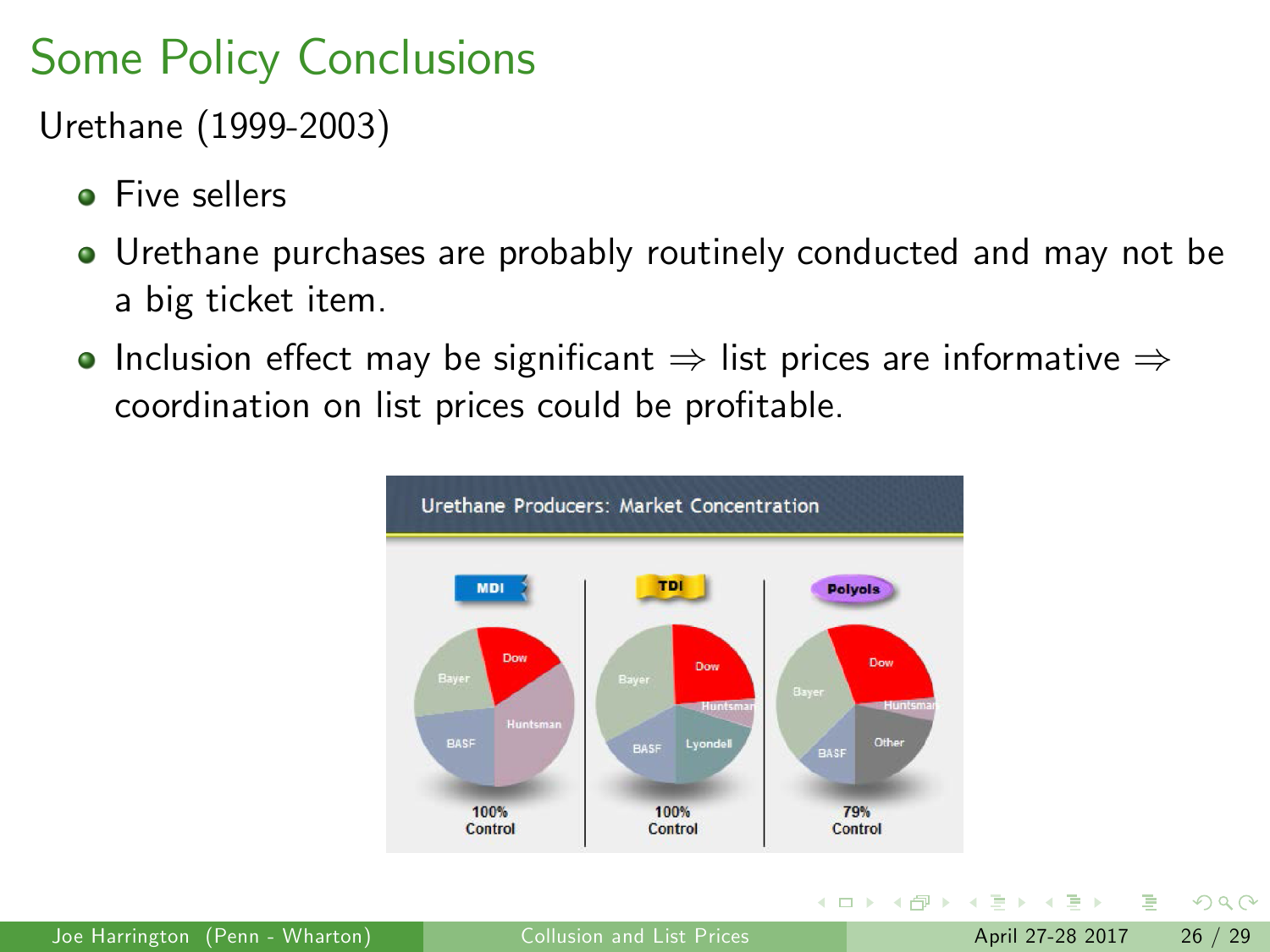# Concluding Remarks

Summary

- Coordination on list prices can be an effective method of collusion even though
	- $\blacktriangleright$  all buyers pay negotiated prices.
	- $\triangleright$  seller do not coordinate on final prices (they offer the same bids as under competition).
- **Mechanism** 
	- $\triangleright$  Under competition, list prices are informative as to sellers' costs.
	- $\triangleright$  Buyers decide on the sellers with which to negotiate based on list prices because they are informative of sellers' costs.
	- $\triangleright$  Coordinating on high list prices influences sellers' beliefs so they bargain less aggressively and that raises final transaction prices.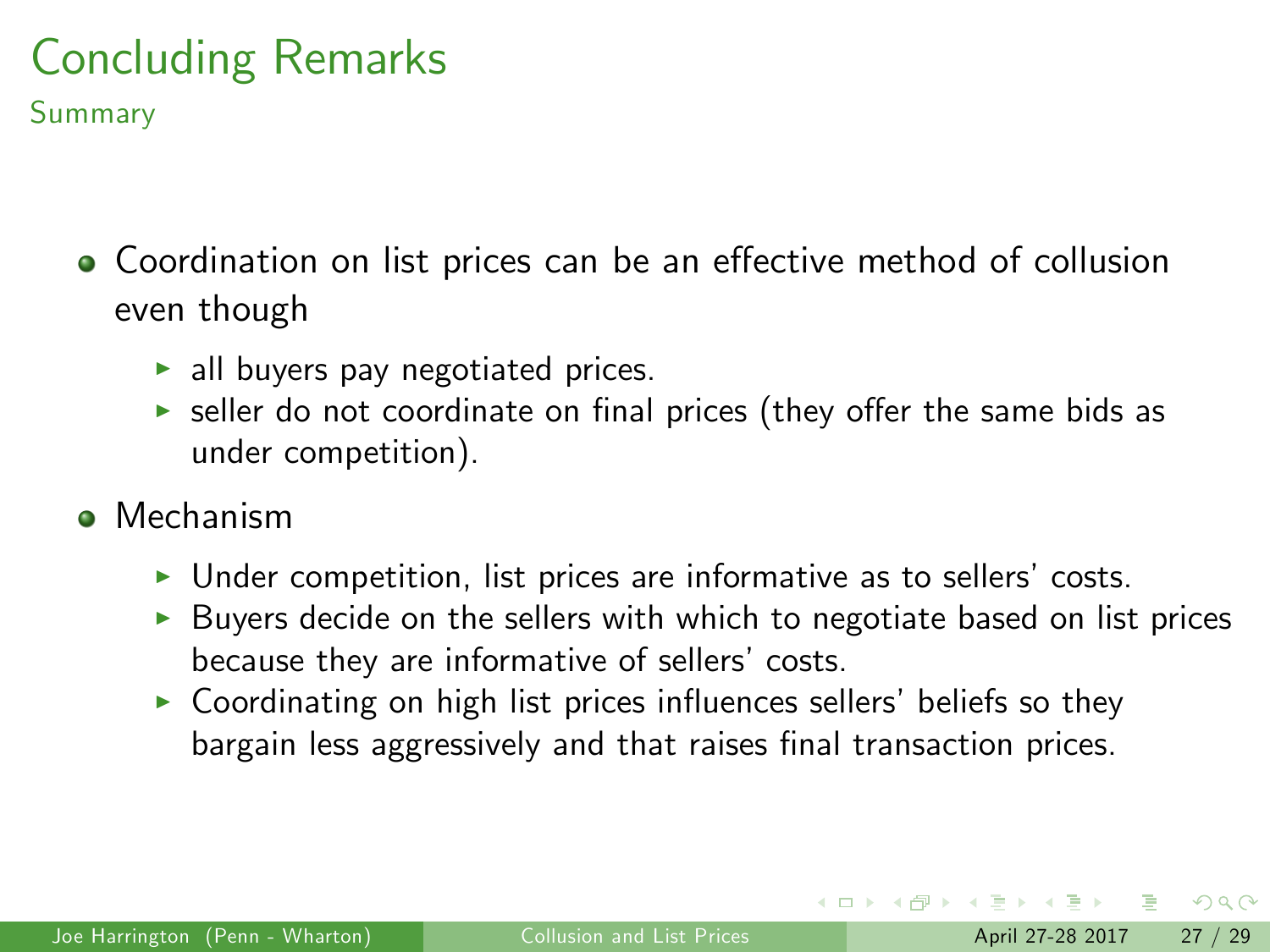# Concluding Remarks

Future research directions

#### Suppose buyers can detect collusion over time?

- Model dynamic game between long-lived sellers and long-lived buyers
- Buyers use list prices and bids to update beliefs that sellers are colluding.
- **•** Buyers lower reserve price when they assign a higher probability to collusion.
- Colluding sellers try to avoid detection and buyers try to detect collusion.
- What does equilibrium look like?